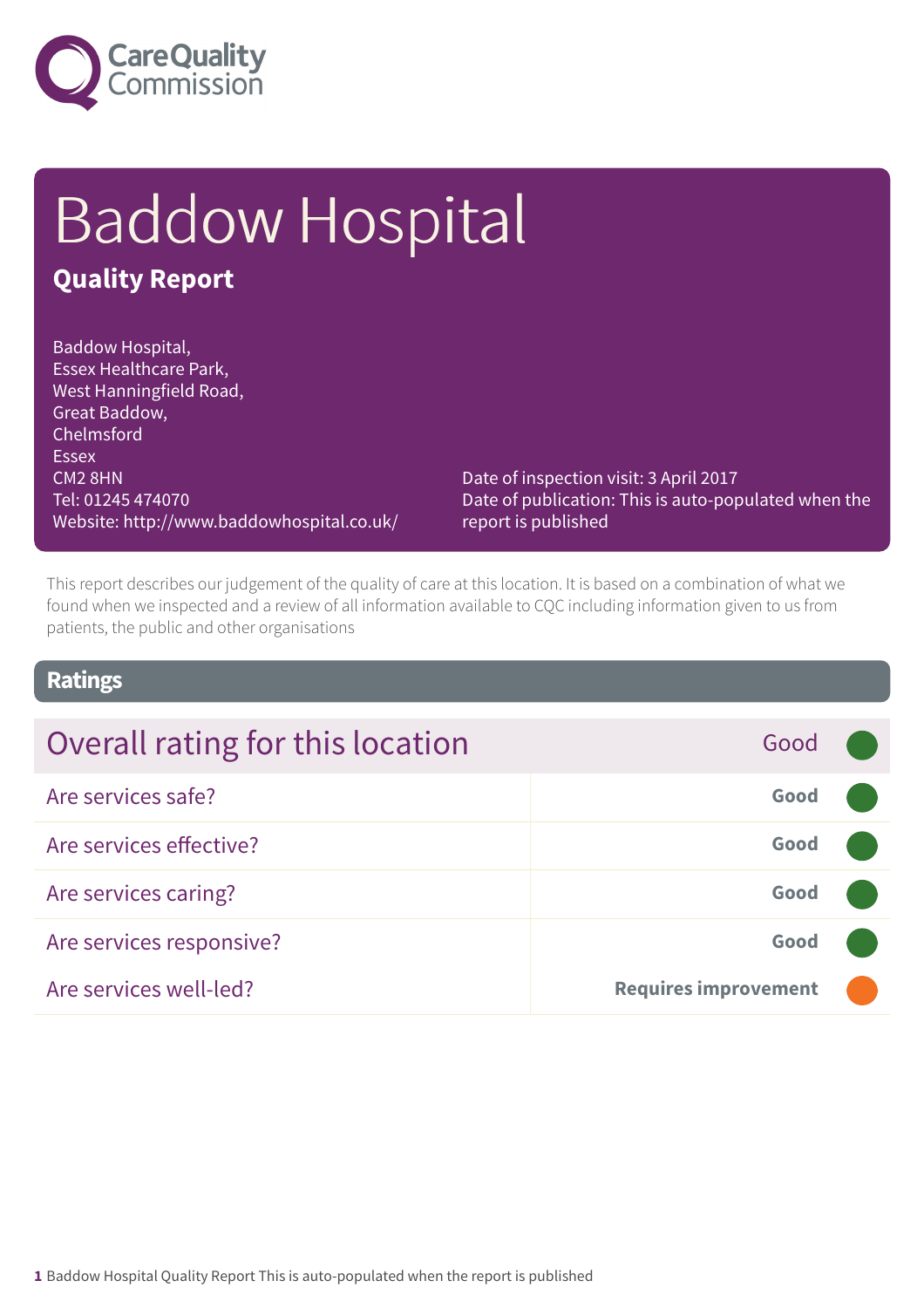### **Letter from the Chief Inspector of Hospitals**

Baddow Hospital is operated by Baddow Hospital Company Limited. The hospital comprises one ward with eight day case beds, five outpatient consultation rooms, two en-suite bedrooms for day case or overnight patients, two theatres, one pain management room, two treatment rooms and one ultrasound room.

The hospital provides surgery, and outpatients and diagnostic imaging services, both for patients over 18 years of age. We inspected both of these services. We carried out an announced inspection on 3 April 2017.

We last inspected Baddow Hospital in September 2016 where it was rated inadequate. This was based on findings including (but not limited to) a lack of formalised sharing learning from incidents; lack of a risk register and suitable governance processes; lack of a performance dashboard to monitor safety and quality; and a failure to meet national standards for safeguarding. Following this inspection, we issued a warning notice because the service was not meeting its legal requirements under Regulation 17 (Good governance) of the Health and Social Care Act 2008 (Regulated Activities) Regulations 2014. We also issued a requirement notice under Regulation 13 (Safeguarding service users from abuse and improper treatment) of the Health and Social Care Act 2008 (Regulated Activities) Regulations 2014.

The primary focus of this comprehensive re-inspection was to check whether the service was now compliant with these Regulations, although we covered all domains as outlined in the report, using our comprehensive inspection methodology.

To get to the heart of patients' experiences of care and treatment, we ask the same five questions of all services: are they safe, effective, caring, responsive to people's needs, and well-led? Where we have a legal duty to do so we rate services' performance against each key question as outstanding, good, requires improvement or inadequate.

Throughout the inspection, we took account of what people told us and how the provider understood and complied with the Mental Capacity Act 2005.

The main service provided by this hospital was surgery. Where our findings on surgery – for example, management arrangements – also apply to other services, we do not repeat the information but cross-refer to the surgery core service.

#### **Services we rate**

We rated this hospital as good overall.

We rated surgery as good because:

- Staff were familiar with the incident reporting system, and actions and learning from incidents were documented and discussed at the relevant meeting such as clinical governance meetings and then shared with staff.
- The service had implemented a performance dashboard following our previous inspection to give an overview of safety, quality and risk. This included, for example, confirmation of the daily trolley checks, and the patient to staff ratio.
- All equipment we checked was properly stored and in date, including within servicing date for electrical equipment.
- Safeguarding training and procedures were in line with national guidance.
- The admission criteria had been updated since our last inspection, primarily to exclude patients under the age of 18, to ensure the service was only admitting patients for whom it could provide safe care.
- Nursing and medical staffing levels were both sufficient to safely meet the needs of patients.
- Policies were up-to-date, based on national guidance and best practice and legislation, for example the safeguarding policy. Staff were updated on any policy changes and knew how to access policies.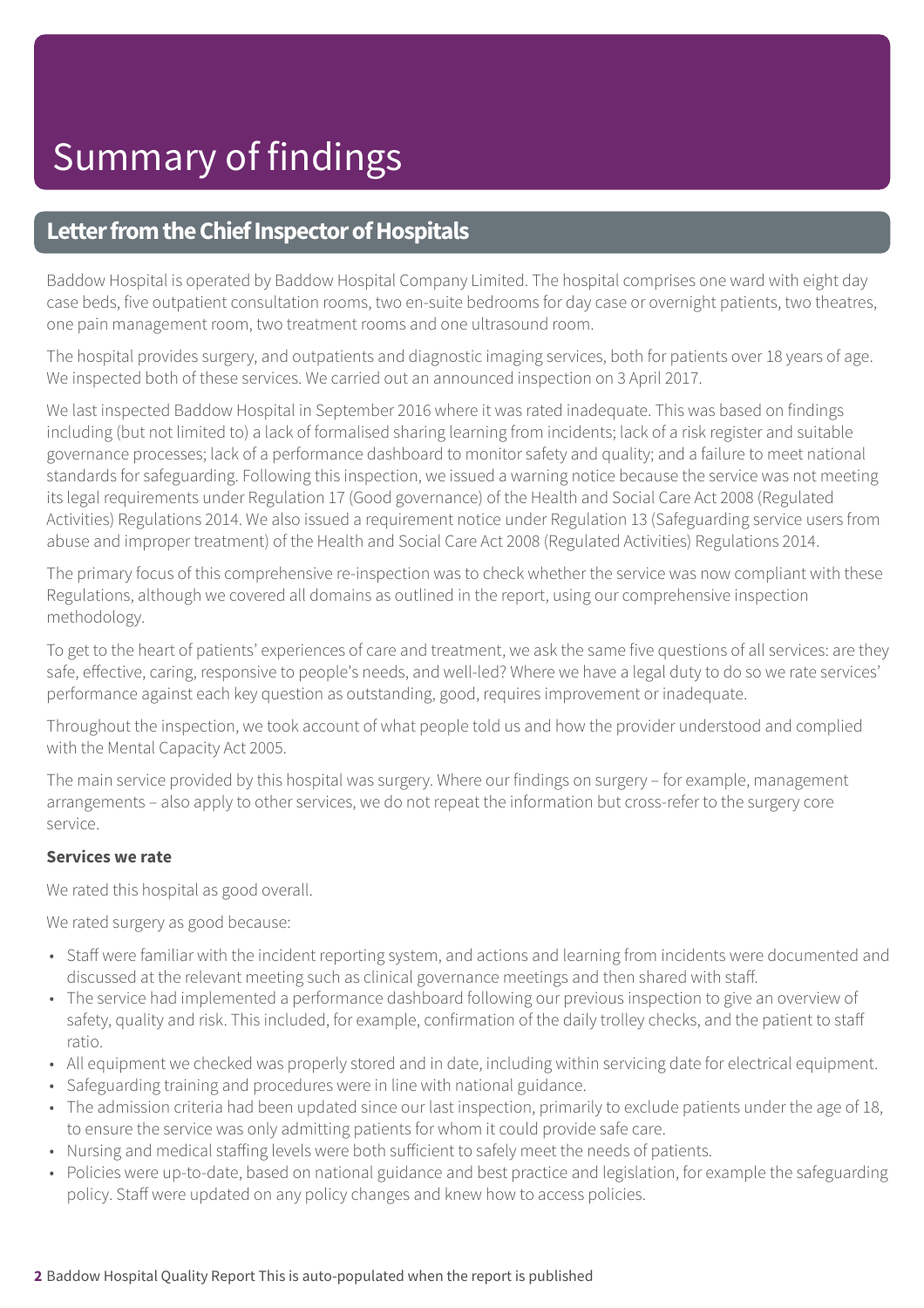- Following our previous inspection, the service had implemented a comprehensive local audit programme and started participating in national audits, namely the Patient Reported Outcome Measures (PROMS) and the Breast Implant Registry, in order to benchmark and monitor performance.
- There were opportunities for staff to undertake additional training or courses to develop their competencies.
- Since our previous inspection, the service had updated their training programme to include comprehensive training on the Mental Capacity Act 2005 (MCA) and Deprivation of Liberty Safeguards (DoLS). Staff showed good awareness of MCA and DoLS.
- Staff displayed a caring approach and maintained patients' privacy and dignity, for example by using retractable screens to section off patient areas.
- Services were planned and delivered to meet patients' needs. For example, there was a daily briefing where staff went through the plan for the day to ensure they could deliver services in a timely manner.
- Translation services were available for staff to access for patients whose first language was not English.
- The service had made significant improvements since our previous inspection (for example around governance processes, audits and safeguarding) and was now focusing on embedding these changes.
- The service had implemented an appropriate risk register since our previous inspection. There was a nominated lead who had overall responsibility for monitoring risks on the register. All staff had access to the register and were encouraged to record any risks or incidents of any type.
- Service leads had identified an area for improvement around information governance, as this was a recurring issue on the risk/incident register. The service had implemented additional training for staff to address their information governance concerns and senior staff told us they were beginning to see a culture change around better information governance.
- Service leads had focused on implementing and encouraging a positive change in culture around the areas of concern we had identified from our last inspection. For example, staff were encouraged in team meetings to take an active role in the new combined risk and incident register.

However, we also found the following areas for improvement:

- There was no clear, structured strategy to achieve corporate objectives within a set timeframe, although we understood that the hospital's main focus had been addressing the areas of concern we had found on our previous inspection. This was detailed in their hospital improvement plan.
- When we inspected, records for appointments on the same day were not locked within the reception area, although they were out of sight and out of general thoroughfares so only staff would have been able to see and access them.
- Theatre team meeting minutes from March 2017 noted that morale was low and this was in part owing to recent redundancies. There was nothing in these minutes to say what managers were doing to boost morale.

Following this inspection, we told the provider that it should make certain improvements, even though a regulation had not been breached, to help the service improve. Details are at the end of the report.

#### **Professor Edward Baker**

Deputy Chief Inspector of Hospitals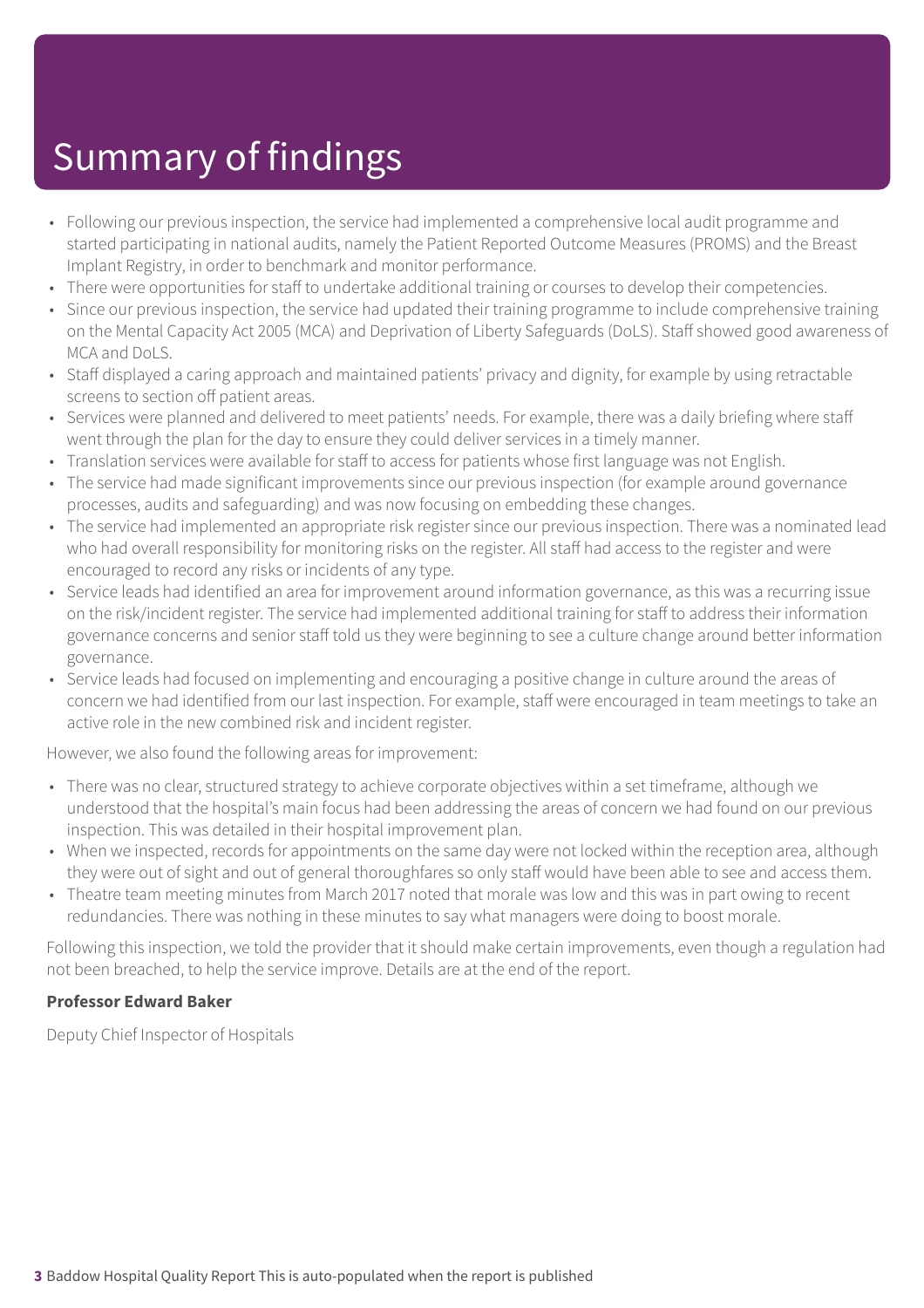### **Ourjudgementsabouteachofthemainservices**

| <b>Service</b> | <b>Rating</b> | <b>Summary of each main service</b>                                                                                                                                                                                                                                                                                                                                                                                                                                                                                                                                                                                                                                                                                                                                                                                                                                                                                                                                                                                                                                                                                                                                                                                                                                                                                                                                                                                                                                                                                                                                                                                                        |
|----------------|---------------|--------------------------------------------------------------------------------------------------------------------------------------------------------------------------------------------------------------------------------------------------------------------------------------------------------------------------------------------------------------------------------------------------------------------------------------------------------------------------------------------------------------------------------------------------------------------------------------------------------------------------------------------------------------------------------------------------------------------------------------------------------------------------------------------------------------------------------------------------------------------------------------------------------------------------------------------------------------------------------------------------------------------------------------------------------------------------------------------------------------------------------------------------------------------------------------------------------------------------------------------------------------------------------------------------------------------------------------------------------------------------------------------------------------------------------------------------------------------------------------------------------------------------------------------------------------------------------------------------------------------------------------------|
| <b>Surgery</b> |               | Surgery was the main activity of the hospital. Where<br>our findings on surgery also apply to other services, we<br>do not repeat the information but cross-refer to the<br>surgery section.<br>We rated surgery as good because:                                                                                                                                                                                                                                                                                                                                                                                                                                                                                                                                                                                                                                                                                                                                                                                                                                                                                                                                                                                                                                                                                                                                                                                                                                                                                                                                                                                                          |
|                | Good          | • Staff were familiar with the incident reporting<br>system, and actions and learning from incidents<br>were documented and discussed at the relevant<br>meeting such as clinical governance meetings and<br>then shared with staff.<br>The service had implemented a performance<br>$\bullet$<br>dashboard following our previous inspection to give<br>an overview of safety, quality and risk. This<br>included, for example, confirmation of the daily<br>trolley checks, and the patient to staff ratio.<br>• All equipment we checked was properly stored and<br>in date.<br>• Safeguarding training and procedures were in line<br>with national guidance.<br>The admission criteria had been updated since our<br>$\bullet$<br>last inspection, primarily to exclude patients under<br>the age of 18, to ensure the service was only<br>admitting patients for whom it could provide safe<br>care.<br>• Nursing and medical staffing levels were both<br>sufficient to safely meet patients' needs.<br>• Policies were up-to-date, based on national<br>guidance and best practice and legislation, for<br>example the safeguarding policy. Staff were<br>updated on any policy changes and knew how to<br>access policies.<br>The service had implemented a comprehensive<br>$\bullet$<br>local audit programme and started participating in<br>national audits, namely the Patient Reported<br>Outcome Measures (PROMS) and the Breast Implant<br>Registry, in order to benchmark and monitor<br>performance.<br>There were opportunities for staff to undertake<br>$\bullet$<br>additional training or courses to develop their |

competencies.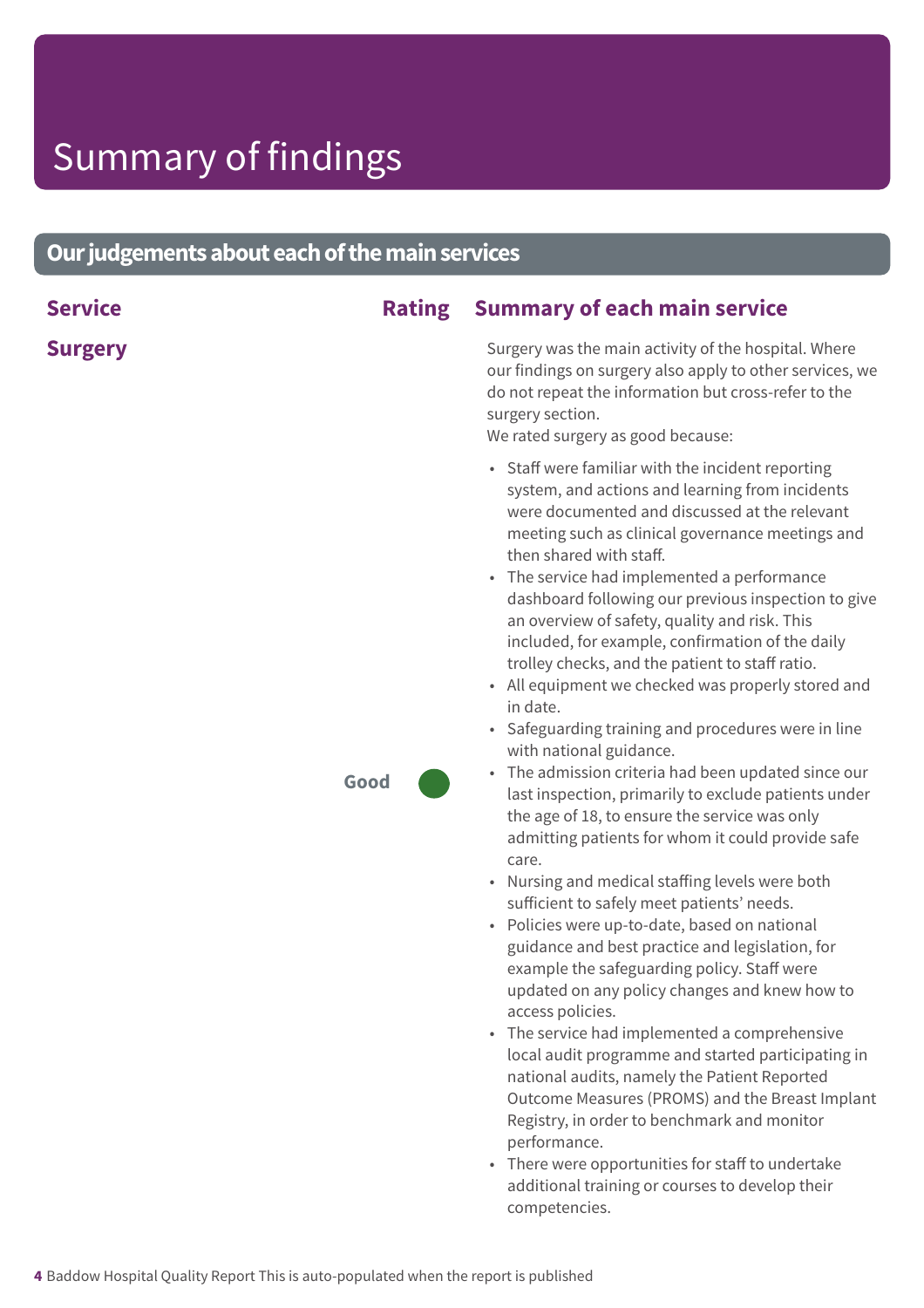- Since our previous inspection, the service had updated their training programme to include comprehensive training on the Mental Capacity Act 2005, (MCA) and Deprivation of Liberty Safeguards (DoLS). Staff showed good awareness of MCA and DoLS.
- Staff displayed a caring approach and maintained patients' privacy and dignity, for example by using retractable screens to section off patient areas.
- Services were planned and delivered to meet patients' needs. For example there was a daily '10 at 10' meeting where staff went through the plan for the day to ensure they could deliver services in a timely manner.
- Translation services were available for staff to access for patients whose first language was not English.
- The service had made significant improvements since our previous inspection (for example around governance processes, audits and safeguarding) and was now focusing on embedding these changes.
- The service had implemented an appropriate risk register since our previous inspection. There was a nominated lead who had overall responsibility for monitoring risks on the register. All staff had access to the register and were encouraged to record any risks or incidents of any type.
- Service leads had identified an area for improvement around information governance, as this was a recurring issue on the risk/incident register. The service had implemented additional training for staff to address their information governance concerns and we were told they were beginning to see a culture change around better information governance.
- Service leads had focused on implementing and encouraging a positive change in culture around the areas of concern we had identified from our last inspection. For example, staff were encouraged in team meetings to take an active role in the new combined risk and incident register.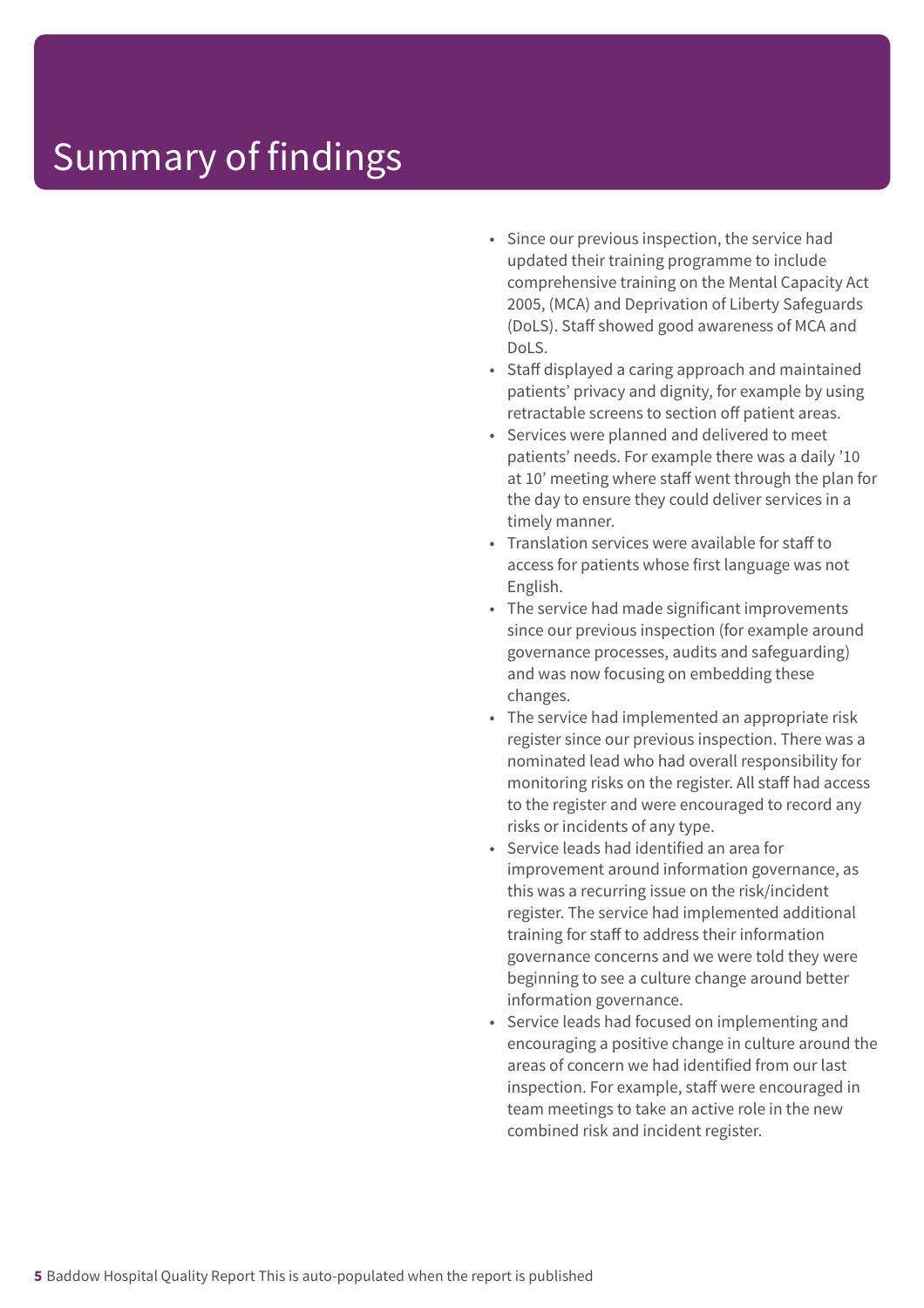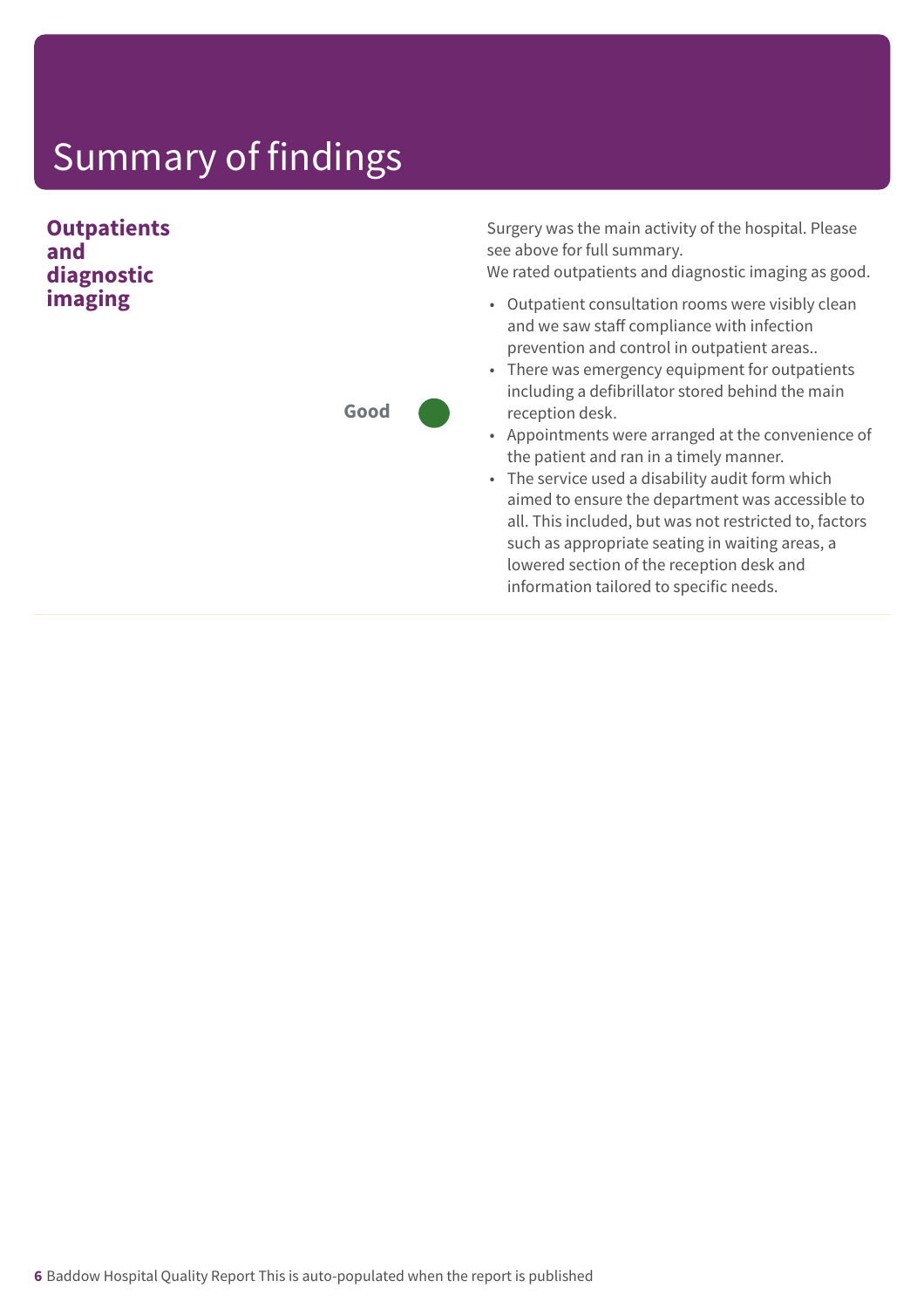| <b>Contents</b>                                            |      |
|------------------------------------------------------------|------|
| Summary of this inspection                                 | Page |
| Background to Baddow Hospital                              | 9    |
| Our inspection team                                        | 9    |
| Information about Baddow Hospital                          | 9    |
| The five questions we ask about services and what we found | 11   |
| Detailed findings from this inspection                     |      |
| Overview of ratings                                        | 14   |
| Outstanding practice                                       | 31   |
| Areas for improvement                                      | 31   |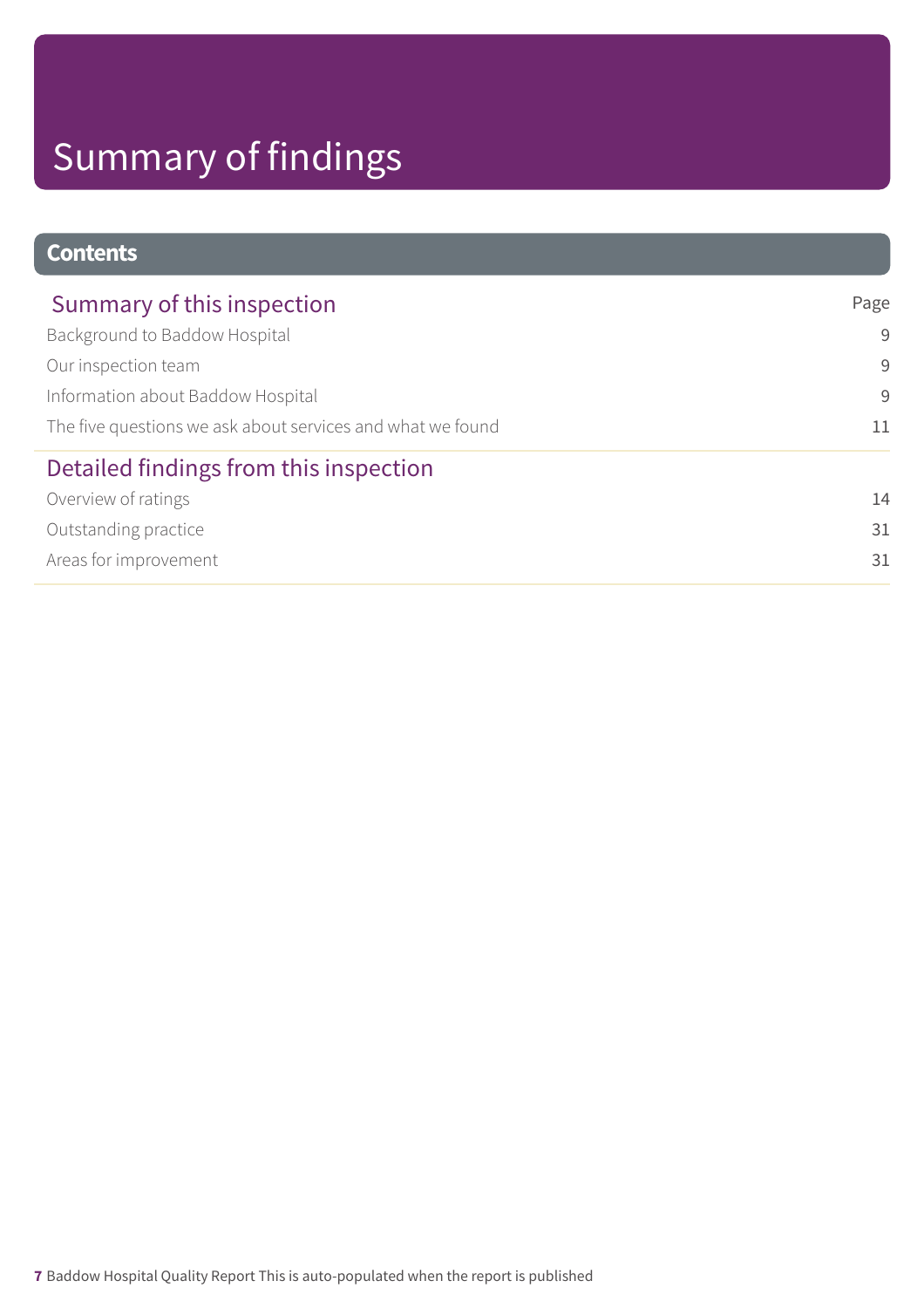

**Good –––**

# Baddow Hospital

**Services we looked at** Surgery; Outpatients and diagnostic imaging.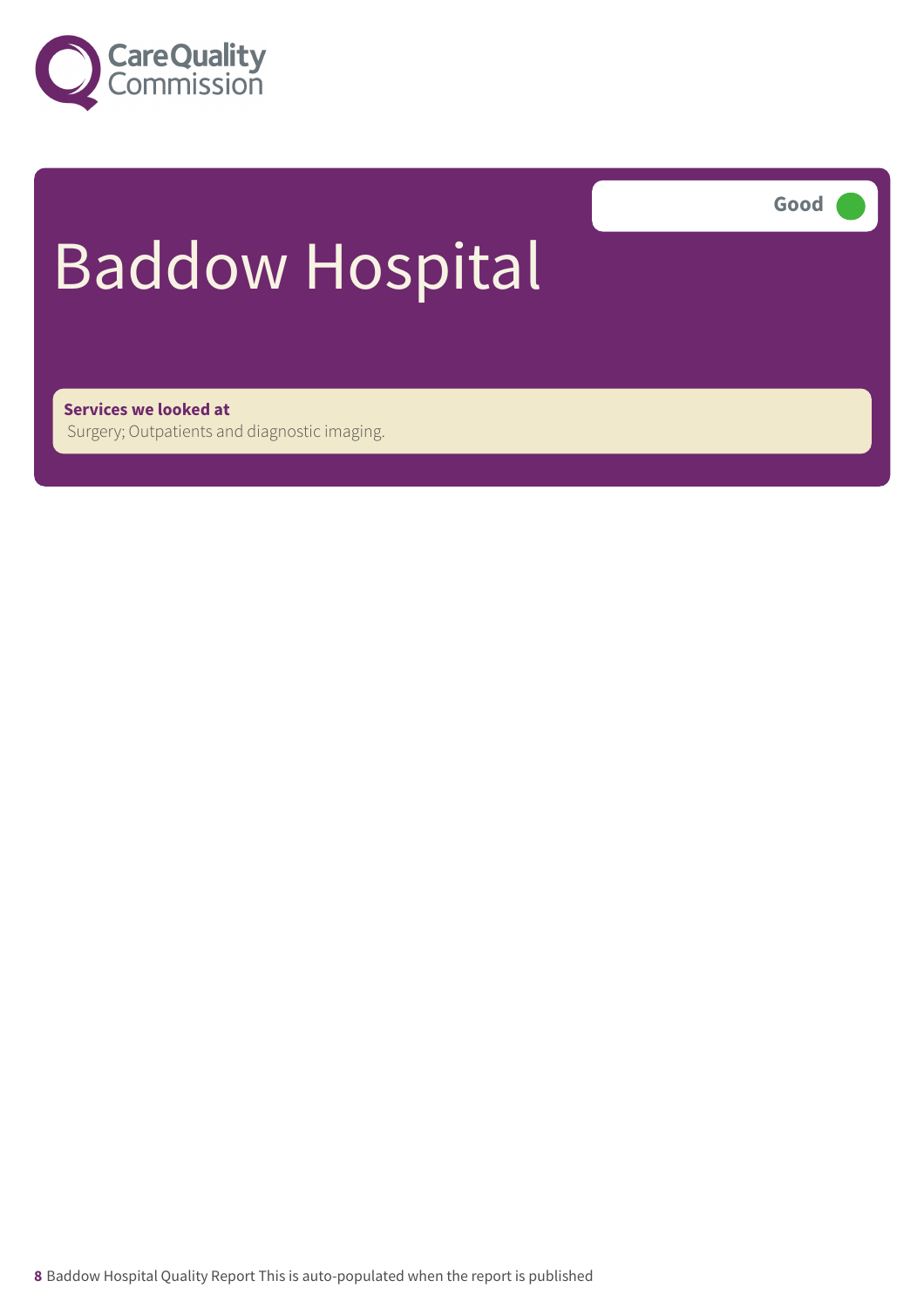### **Background to Baddow Hospital**

Baddow Hospital is operated by Baddow Hospital Company Limited. The hospital opened in 2013. It is a private hospital in Great Baddow, Essex. The hospital primarily serves the communities of the Chelmsford area.

Baddow Hospital treats patients funded by private medical insurance cover, self-funding or NHS outsourced patients. The specialities covered are general surgery, gynaecology, urology, dermatology, rheumatology, ENT

(ear, nose and throat), pain management, maxillofacial, podiatry and foot and ankle surgery. The hospital also provides cosmetic surgery services; however, we do not currently have a legal duty to rate cosmetic surgery services.

The hospital has had a registered manager in post since October 2014.

### **Our inspection team**

The team that inspected the service comprised a CQC lead inspector and two CQC inspection managers. The inspection team was overseen by Fiona Allinson, Head of Hospital Inspection.

### **Information about Baddow Hospital**

The hospital comprises one ward with eight day case beds, five outpatient consultation rooms, two en-suite bedrooms for day case or overnight patients, two theatres, one pain management room, two treatment rooms and one ultrasound room.

It is registered to provide the following regulated activities:

- Diagnostic and screening procedures
- Family planning
- Surgical procedures
- Treatment of disease, disorder, or injury

During the inspection, we visited all areas of the hospital and spoke with eight members of staff including the ward lead, operating department practitioner (OPD), cleaning staff, administrative staff and the senior management team. We also reviewed data provided by the hospital before, during and after our inspection and reviewed three sets of patient records.

We were unable to speak with patients or observe care and treatment on the day of our inspection; however we reviewed patient feedback and had spoken to patients and observed care and treatment at the previous inspection in September 2016.

Activity (March 2016 to March 2017):

- There were 2,120 day case episodes of surgery in total from March 2016 to March 2017 and 77 overnight cases within the same period, equating to 3.6% of all surgery. From September 2016 to March 2017, surgeries were 70.5% NHS funded and 29.5% privately funded.
- There were 10,187 outpatient total attendances between March 2016 and March 2017. Of these, 49.8% were NHS funded and 50.2% were privately funded.

As of April 2017, there were 27 anaesthetists, 38 consultants and six resident medical officers (RMOs) working at the hospital under practising privileges.

The accountable officer for controlled drugs (CDs) had been in post since September 2014.

Track record on safety (April 2016 to March 2017):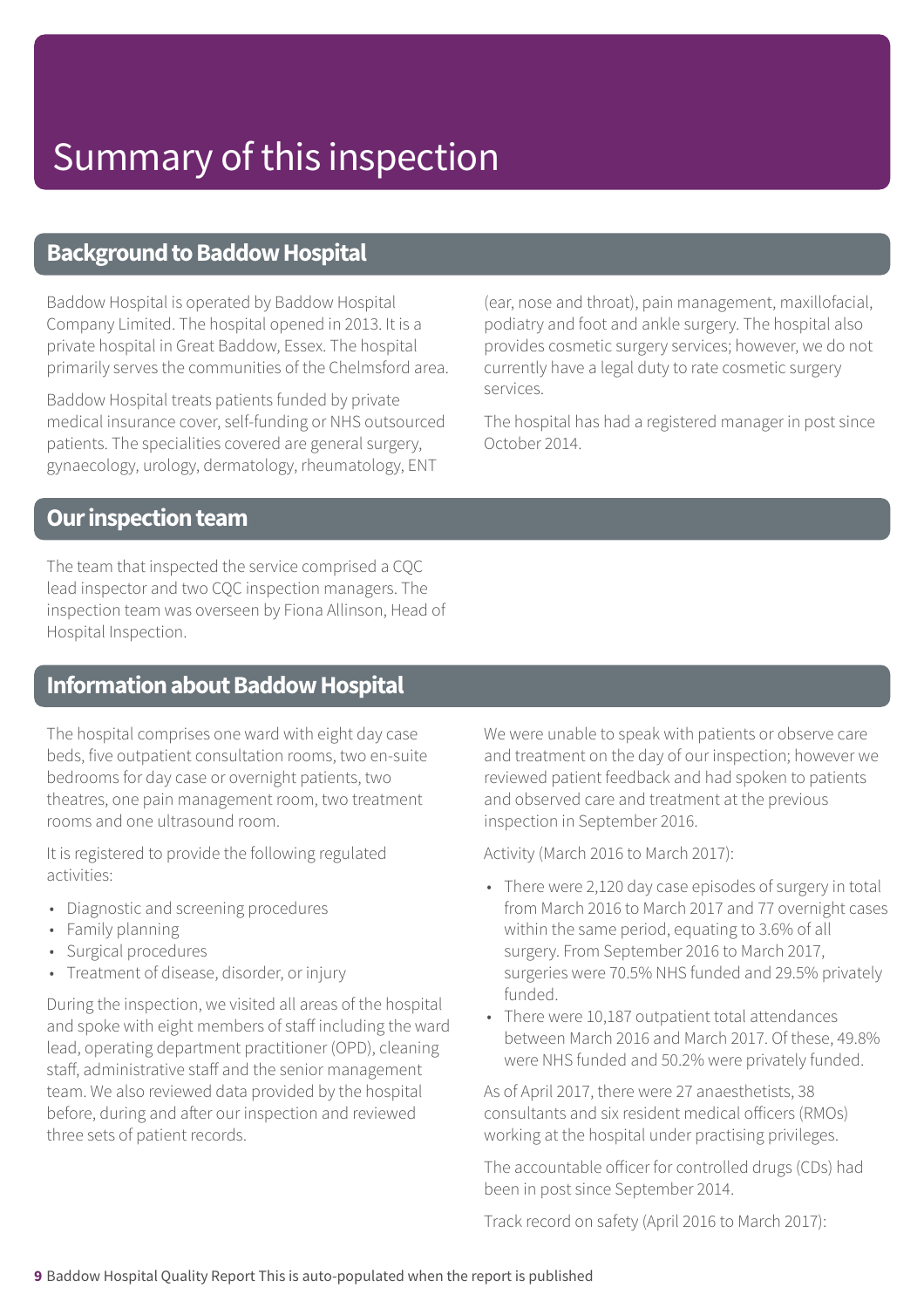- No never events
- No clinical incidents resulting in severe harm or death
- No serious injuries
- No incidences of hospital acquired Methicillin-resistant Staphylococcus aureus (MRSA)
- No incidences of hospital acquired Methicillin-sensitive staphylococcus aureus (MSSA)
- No incidences of hospital acquired Clostridium difficile (C.difficile)
- No incidences of hospital acquired E-Coli

• Six patient complaints

#### **Services accredited by a national body:**

• None

#### **Services provided at the hospital under service level agreement:**

- Diagnostic services
- Pharmacy services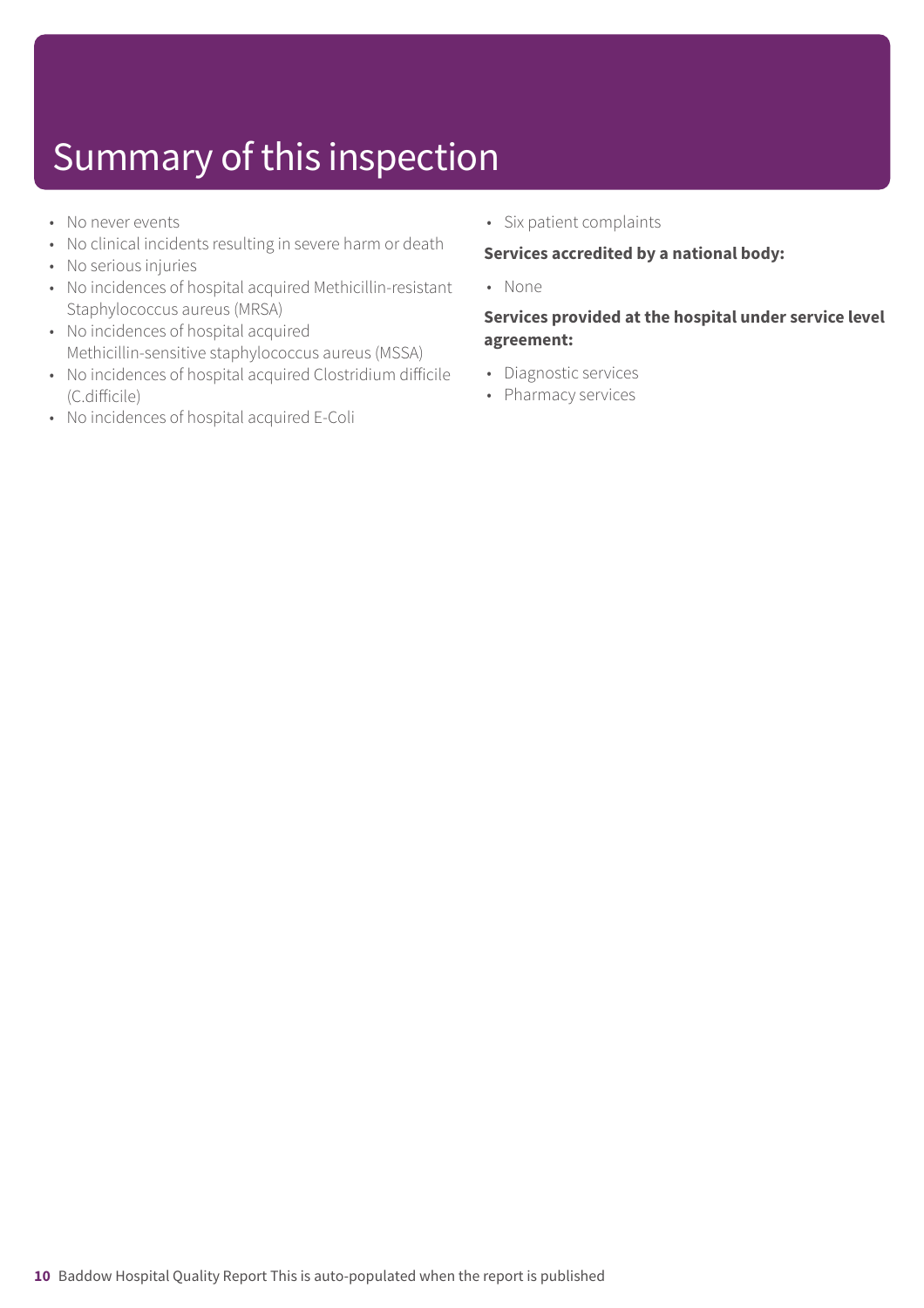### **The five questions we ask about services and what we found**

We always ask the following five questions of services.

#### **Are services safe?**

We rated safe as good because:

- There had been a drive towards encouraging staff to report incidents since our previous inspection. There was an incident reporting system, incorporated as part of an overall document for the service which monitored risks, incidents and complaints of all types and severity. All staff had access to this and were familiar with using it.
- Actions and learning from incidents were documented in the combined risk and incident register and discussed at the relevant meeting such as clinical governance meetings. There was an improvement in sharing learning among all staff since our last inspection.
- The service had implemented a performance dashboard following our previous inspection to give an overview of safety, quality and risk, for example by documenting that the daily trolley checks had been completed, and the patient to staff ratio.
- All equipment we checked was properly stored and in date.
- Safeguarding was a main focus of the hospital improvement plan that had been developed since the previous CQC inspection in September 2016. This included appointing two new safeguarding leads in line with national guidance, who were both trained to level four safeguarding adults; and improving training so that all clinical staff and service leads were trained to level three in safeguarding adults and non-clinical staff were trained to a minimum of level two. Staff had also completed level two training in safeguarding children, although the service was no longer treating children.
- The admission criteria had been updated since our last inspection, primarily to exclude patients under the age of 18 from being treated at the hospital. This meant the service was only admitting patients for whom it could provide safe care.
- Nursing and medical staffing levels were both sufficient to safely meet patient acuity and was planned in advance and then discussed at daily morning meetings.

### **Are services effective?**

We rated effective as good because:

**Good –––**

**Good –––**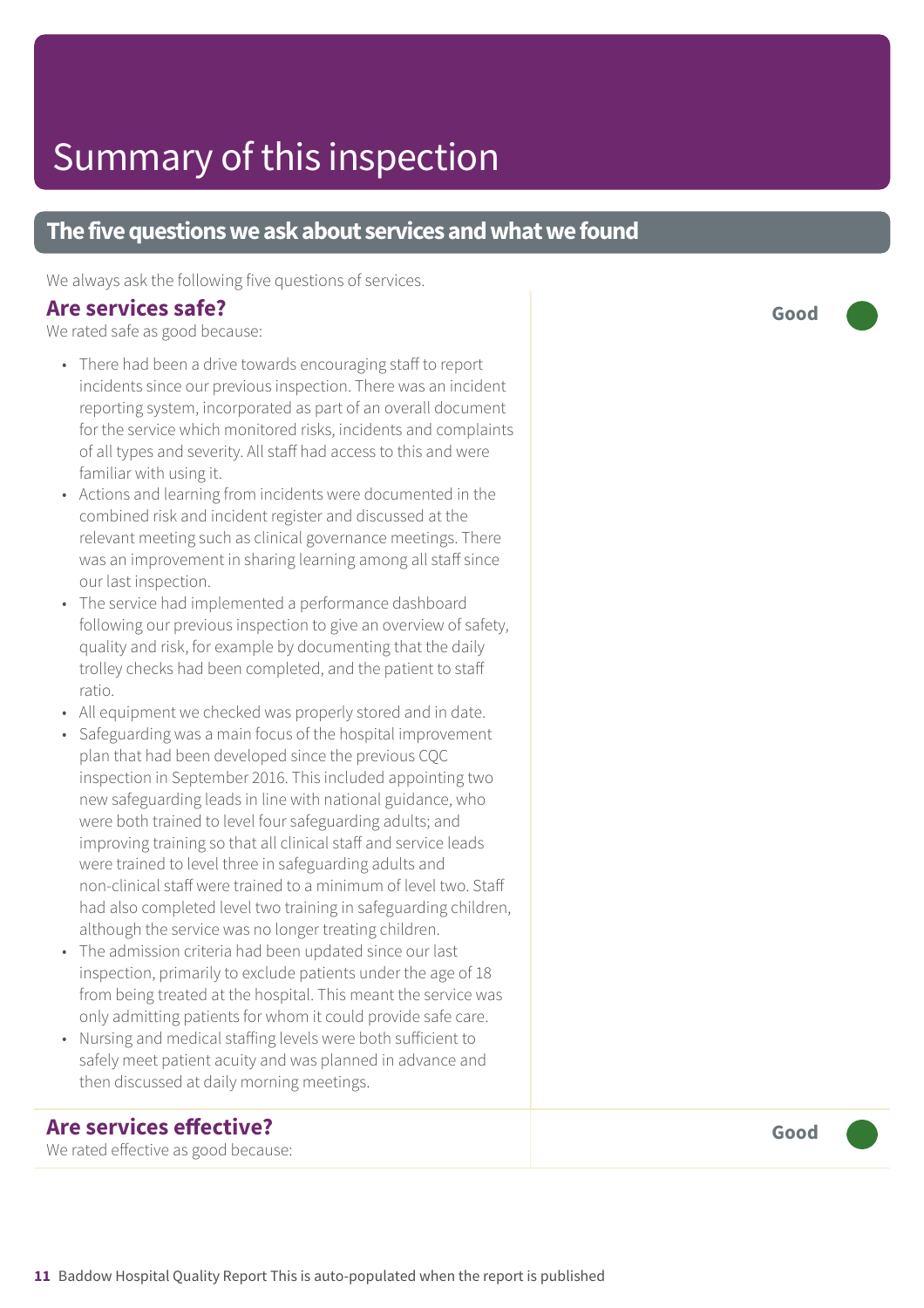- Policies were up-to-date, based on national guidance and best practice and legislation, for example the safeguarding policy. Staff were updated on any policy changes and knew how to access policies.
- Following our previous inspection, the service had implemented a comprehensive local audit programme and started participating in national audits, namely the Patient Reported Outcome Measures (PROMS) and the Breast Implant Registry, in order to benchmark and monitor performance.
- There were opportunities for staff to undertake additional training or courses to develop their competencies. For example, the theatre scrub nurse had been booked onto a surgical first assistant course.
- Since our previous inspection, the service had updated their training programme to include comprehensive training on the Mental Capacity Act 2005 (MCA) and Deprivation of Liberty Safeguards (DoLS). The content of this was appropriate for the roles staff would be carrying out and staff showed good awareness of MCA and DoLS.

### **Are services caring?**

We rated caring as good because:

- The service had started collecting friends and family test (FFT) data since our previous inspection. From January to March 2017 FFT results showed that, out of 177 submissions, 176 said they were likely to recommend the service. This was above the target of 90%.
- Staff displayed a caring approach and maintained patients' privacy and dignity, for example by using retractable screens to section off patient areas.

### **Are services responsive?**

We rated responsive as good because:

- Services were planned and delivered to meet patients' needs. For example there was a daily morning briefing where staff went through the plan for the day to ensure they could deliver services in a timely manner.
- Procedures and appointments were arranged between consultant and patient, at the patient's convenience.
- Discharge planning happened as early as possible, usually at the pre-assessment phase. Following discharge the patient's consultant completed a discharge summary and sent a copy to the patient's GP.

**Good –––**

**Good –––**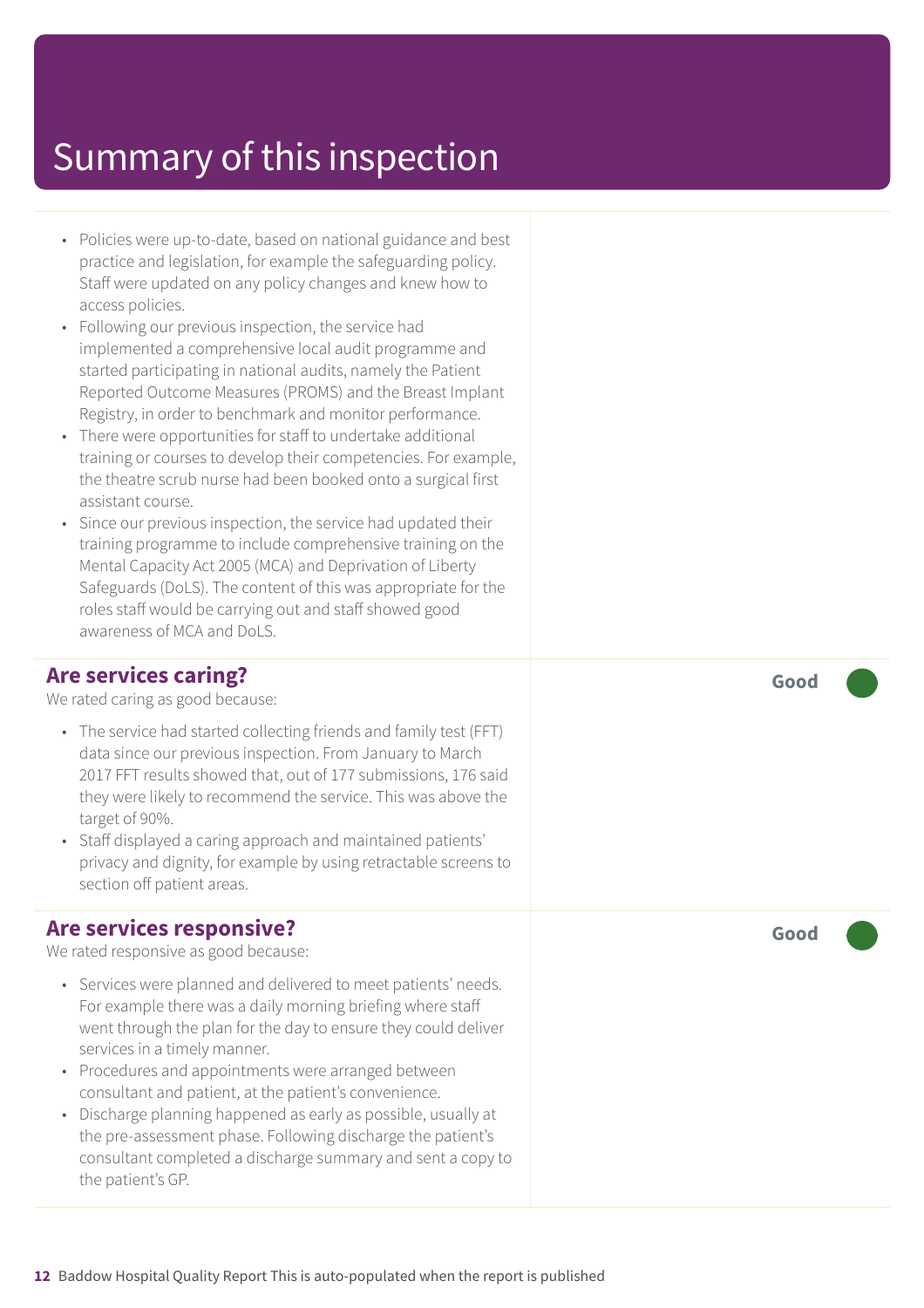- Training had been updated since our previous inspection to include dementia awareness and the needs of patients with learning disabilities. All staff had completed this training at the time of our inspection.
- Translation services were available for staff to access for patients whose first language was not English.

#### **Are services well-led?**

We rated well-led as requires improvement because:

- Although the service had made significant improvements since our previous inspection (for example around governance processes, audits and safeguarding), many of the governance and cultural improvements were still in their infancy and therefore not embedded into the service and was now focusing on embedding these changes.
- There was no clear, structured strategy to set out specific targets and actions to achieve these. Although we understood that the hospital's main focus had been addressing the areas of concern we had found on our previous inspection, it was not clear how the service was going to develop following this.
- The leadership team were still familiarising themselves with the new approaches they had implemented, although they showed commitment to this.
- The service had implemented an appropriate risk register since our previous inspection. There was a nominated lead who had overall responsibility for monitoring risks on the register. All staff had access to the register and were encouraged to record any risks or incidents of any type.
- Service leads had identified an area for improvement around information governance as this was a recurring issue on the risk/incident register. The service had implemented additional training for staff to address their information governance concerns and we were told they were beginning to see a gradual culture change around better information governance, although this was still at an early stage.

**Requires improvement –––**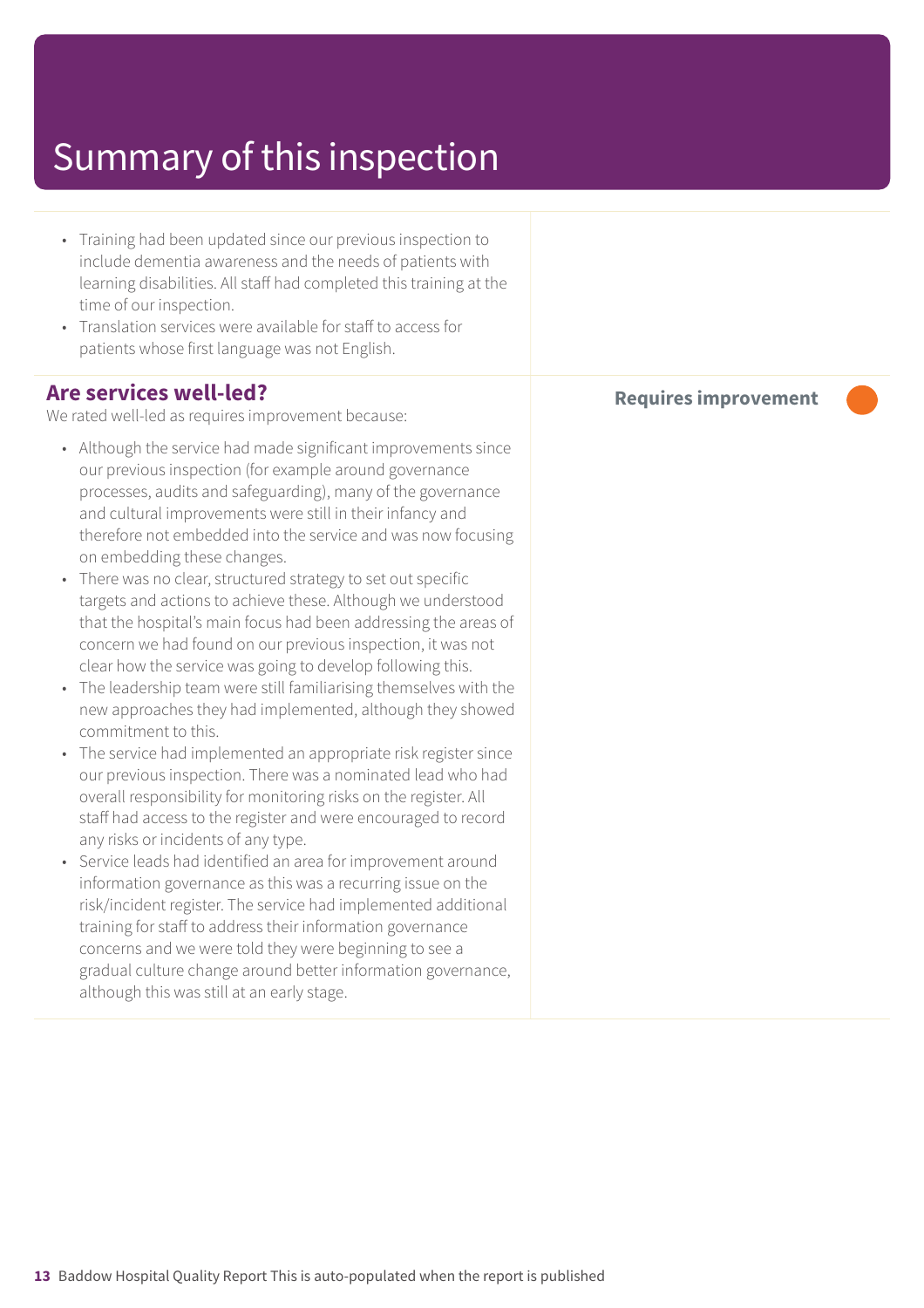## Detailed findings from this inspection

### **Overview of ratings**

Our ratings for this location are:

|                                       | Safe | <b>Effective</b> | Caring | Responsive | Well-led                | <b>Overall</b> |
|---------------------------------------|------|------------------|--------|------------|-------------------------|----------------|
| Surgery                               | Good | Good             | Good   | Good       | Requires<br>improvement | Good           |
| Outpatients and<br>diagnostic imaging | Good | N/A              | Good   | Good       | Requires<br>improvement | Good           |
| <b>Overall</b>                        | Good | Good             | Good   | Good       | Requires<br>improvement | Good           |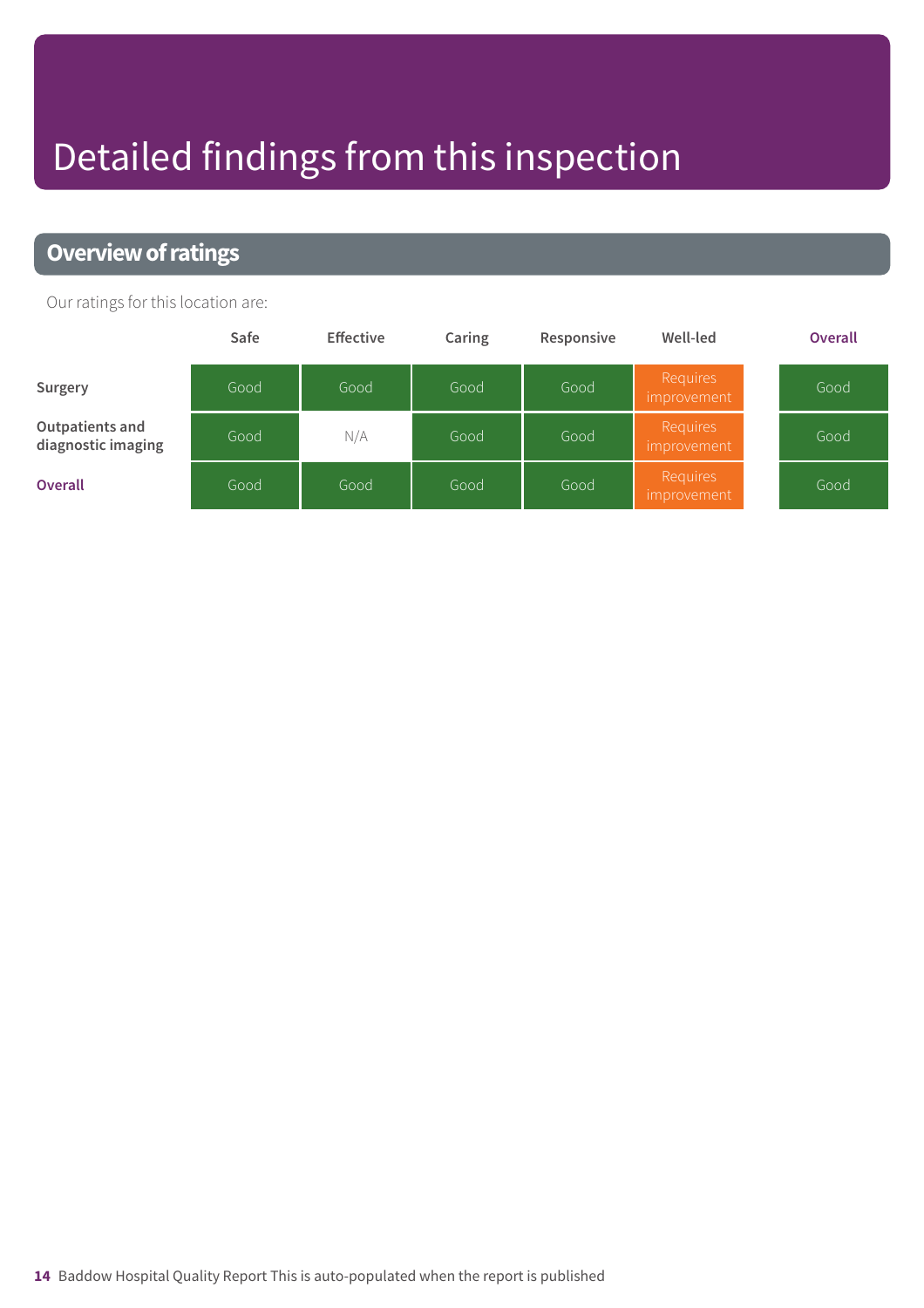| Safe             | Good                        |  |
|------------------|-----------------------------|--|
| <b>Effective</b> | Good                        |  |
| <b>Caring</b>    | Good                        |  |
| Responsive       | Good                        |  |
| <b>Well-led</b>  | <b>Requires improvement</b> |  |



The main service provided by this hospital was surgery. Where our findings on surgery – for example, management arrangements – also apply to other services, we do not repeat the information but cross-refer to the surgery section.

We rated safe as good.

#### **Incidents**

- There had been a drive towards encouraging staff to report incidents since our previous inspection and this was clear from minutes of meetings including the extraordinary Medical Advisory Committee (MAC) meeting in January 2017 and theatre, ward and outpatient team meetings in February 2017, which included reminders to staff about incident reporting and how to report.
- There was an incident reporting system in place and all staff knew how to use it. This was incorporated as part of an overall document for the service that monitored risks, incidents and complaints of all types and severity. All staff had access to this. Risks and incidents were graded as low, medium, high or extreme risk, or not assessed. They were also rated according to the level of action required to address the risk or incident, on a scale of A-D (with A being the most urgent level of action).
- We reviewed this document and saw that incidents had been documented, graded and reviewed appropriately. There were actions documented to reduce the risk of similar incidents reoccurring; for example, a near-miss

relating to a patient being consented for a different procedure (which had been graded as high seriousness) had a corresponding action to ensure consultants always reviewed patients before starting their theatre lists. This incident was also put on the agenda for the next MAC meeting (held quarterly).

- There were 12 entries on this incident/risk register that were graded as high seriousness as of March 2017. However, this was a local service categorisation and the performance dashboard showed there had been no serious incidents from January to March 2017. As the register was a live working document, this was a combination of entries added in March 2017 and entries that had been added previously but had been reviewed as ongoing. The incidents rated as 'high seriousness' included a mixture of clinical, corporate and health and safety risks across the service. For example, one was in relation to a patient who arrived for their procedure by taxi with no one to travel with them post procedure, the risk being that the patient would be travelling back alone after the procedure with no one to assist in the event of side effects such as fainting or dizziness. This had been mitigated by taking the patient back to the ward to phone a relative to collect them after the procedure, before the procedure could commence.
- There had been no never events in surgery between April 2016 and March 2017. Never events are serious patient safety incidents that should not happen if healthcare providers follow national guidance on how to prevent them. Each never event type has the potential to cause serious patient harm or death but neither need have happened for an incident to be a never event.
- There had been no mortalities within the service between April 2016 and March 2017.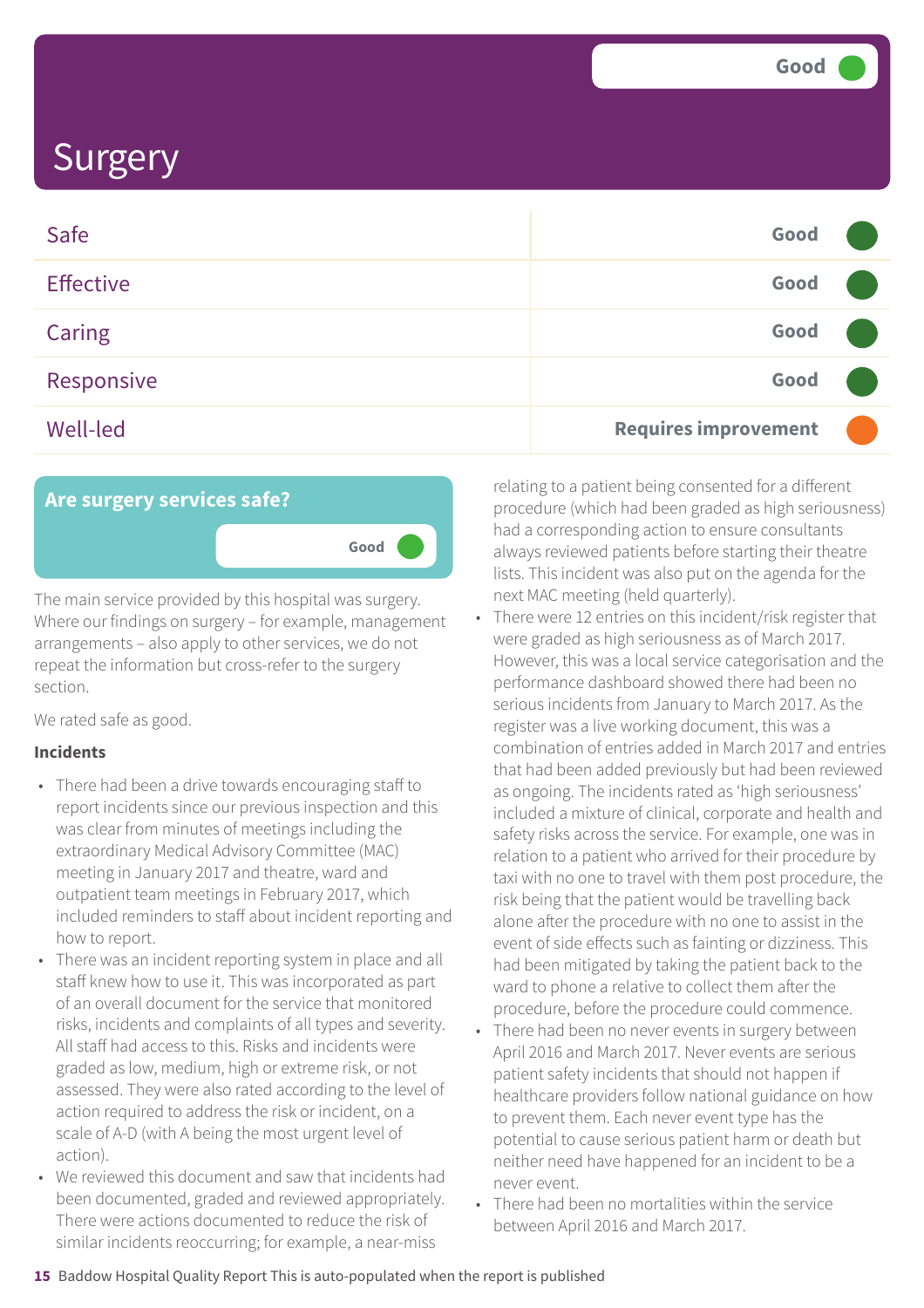- Discussion of morbidity and mortality was included in the agenda for MAC meetings. These were held quarterly which was an increase in frequency from our previous inspection (where they were being held twice-yearly).
- Actions and learning from incidents were documented in the combined risk and incident register and discussed at the relevant meeting such as clinical governance meetings. There was evidence of an improvement in sharing learning among all staff since our last inspection. For example, an entry from March 2017 related to an incident where the side for a patient procedure had not been specified in the procedure list, although the entry did not specify the procedure or exact site for the procedure. Actions taken included a discussion between the consultant and secretary to ensure that all relevant information is available before the patients are put on to a list; and to include both the pre-assessment nurse and secretary in the team debrief following the incident with changes of practice to be made. This was due to be reviewed at the next MAC meeting, however as the incident was very recent this had not yet taken place.
- Staff were aware of the principles of duty of candour. The duty of candour is a legal duty to inform and apologise to patients if there have been mistakes in their care that have led to significant harm. Duty of candour aims to help patients receive accurate, truthful information from health providers. Duty of candour was included in mandatory training for all staff. There had been three incidents from September 2016 to March 2016 where showed duty of candour had been carried out, which was recorded in the combined incident/risk register.

#### **Clinical Quality Dashboard or equivalent (how does the service monitor safety and use results)**

• The service had implemented a performance dashboard following our previous inspection. The performance dashboard was displayed clearly in reception to give an overview of safety, quality and risk, for example by documenting that the daily trolley checks had been completed, and the patient to staff ratio. The dashboard also showed the number of surgeries for the day. For each criterion there was a named member of staff responsible for ensuring compliance. However, surgical site infections (SSI) were not recorded on this dashboard.

• Venous thromboembolism (VTE) checklists had been completed 100% of the time in January and February 2017 and 99% in March 2017. There were no cases of hospital-acquired VTE from April 2016 to March 2017.

#### **Cleanliness, infection control and hygiene**

- All areas of the hospital were visibly clean. There were cleaning schedules throughout the hospital and cleaning was carried out by cleaning staff employed by the hospital.
- Infection prevention and control (IPC) training was part of induction training for all staff and records showed that 100% of staff had completed this training.
- Staff were compliant with hand hygiene and the hospital's infection prevention control policy; for example, we saw regular hand washing and compliance with the 'bare below the elbows' policy. Personal protective equipment (PPE) such as disposable gloves and aprons was available in all areas. Service leads confirmed they had recently increased the number of hand sanitising dispensers.
- The service was carrying out monthly audits of hand hygiene, which included an observational audit documenting any missed hand hygiene opportunities on ward entry. The audit for January 2017 showed one missed hand hygiene opportunity and for both the February and March 2017audits there were no recorded missed opportunities.
- Clinical waste was disposed of appropriately and in line with the hospital's clinical waste procedures using yellow clinical waste bags.
- The service used "I am clean" stickers to show when equipment was last cleaned.
- Sharps bins were signed and dated and filled to a safe level. However, there was an entry on the hospital's combined incident/risk register dated March 2017 that sharps bins had not been assembled correctly resulting in the lid falling off when the bins were being taken out and sharps falling onto the floor. This had been actioned appropriately by emailing all staff regarding correct assembly of sharps bins with documentation. This had also been discussed at the following clinical governance meeting in March 2017.
- There were up-to-date policies and procedures in place for infection prevention and control (IPC). Staff confirmed they could access these via the intranet.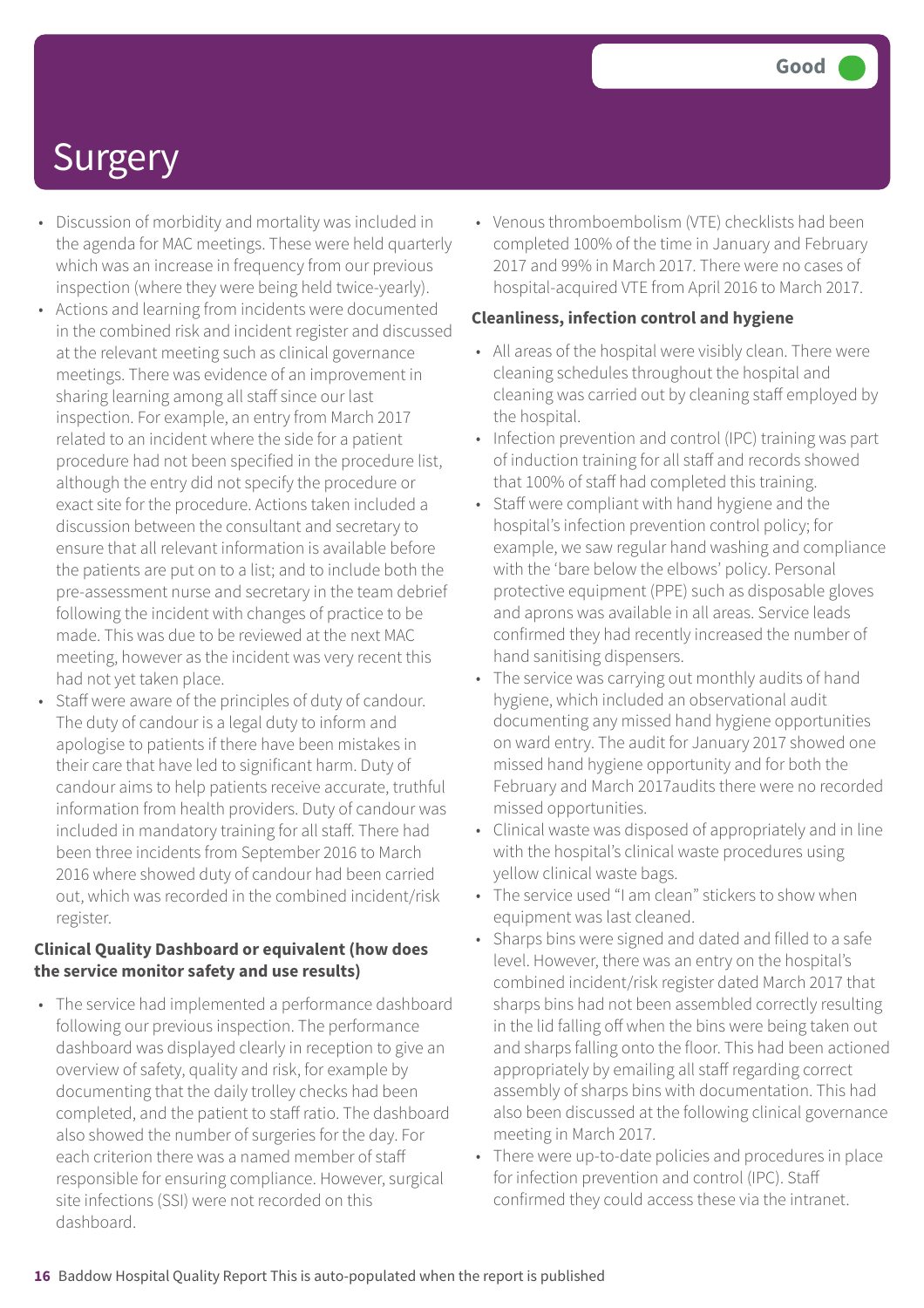- The hospital also employed a specialist infection prevention and control doctor in an advisory capacity who provided quarterly infection control reports for the hospital.
- We reviewed the annual IPC report, ratified in March 2017, which assessed IPC according to ten recognised criteria and found the service to have sufficient measures in place to ensure effective IPC as well as setting IPC objectives for the following year.
- There had been no incidences of hospital-acquired MRSA from April 2016 to March 2017.
- The service had reviewed its MRSA policy since our previous inspection (where we had concerns that not all patients were being screened and the policy did not require swabs to be taken). Under the newly adopted policy since January 2017 100% of appropriate patients had been screened for MRSA. This equated to all patients who had a face-to-face assessment, plus patients who had a telephone assessment and had 'triggered' as a potential MRSA risk. This selection process for MRSA screening had been approved by the specialist IPC doctor.

#### **Environment and equipment**

- There were two operating theatres, one of which had laminar flow. Laminar flow is a system of circulating filtered air to reduce the risk of airborne contamination and exposure to chemical pollutants in theatres. There was also a pain management room, a recovery area with four bays, a recovery ward area consisting of eight day stay beds, known as "pods" with retractable screens for privacy, and an additional two bedrooms with en-suite facilities for day case and overnight stays, should a patient require overnight care.
- There was one trolley with resuscitation equipment for the whole hospital. This was fully stocked and records showed daily checks had been carried out and signed off by the operating department practitioner.
- We checked single use equipment throughout the hospital and found that this equipment was properly stored, in date and packaging was intact. Electrical equipment was within servicing dates.
- We looked at records for the difficult airway trolley and saw they had been checked and signed off daily by the operating department practitioner (ODP) and reviewed

by the theatre lead. This was an improvement from our previous inspection where we were concerned that there were no records kept for the checking history of the trolley.

- There were fire extinguishers stored safely in theatres and on the ward which had been serviced and were in date. However, there was a large volume of dust on the fire extinguisher handle next to the theatre store room.
- The service was not carrying out patient-led assessments of the environment (PLACE) in line with national guidance. These assessments are designed by the Department of Health to allow services providing NHS funded care to benchmark and compare environmental standards nationally.

#### **Medicines**

- Controlled drugs (CDs) were stored securely. We checked CDs in theatres and they were all in date. Daily checks had been done with no gaps in the checking records from January to March 2017. Medicines for resuscitation were checked daily along with the emergency equipment.
- We checked the blood fridge which was within the appropriate temperature range and daily temperature checks had been carried out and signed off.
- There was a service level agreement (SLA) in place with a nearby NHS trust for pharmacy support.

#### **Records**

- Records were stored in the reception area of the hospital for the day ahead and would be picked up by individual consultants and stored in metal lockable cabinets within inpatient areas for those patients being treated at that time. During our recent inspection, the records for the following day were not locked within the reception area, however, they were out of sight and out of general thoroughfares so only staff would have been able to see and access them.
- Records that were not required on that day or the next day were stored in a locked filing cabinet behind closed doors within the hospital's internal medical records department.
- We reviewed three sets of patient pre-operative records on the day of our inspection. We found that an appropriate pre-operative assessment had been carried out and recorded in all of the records.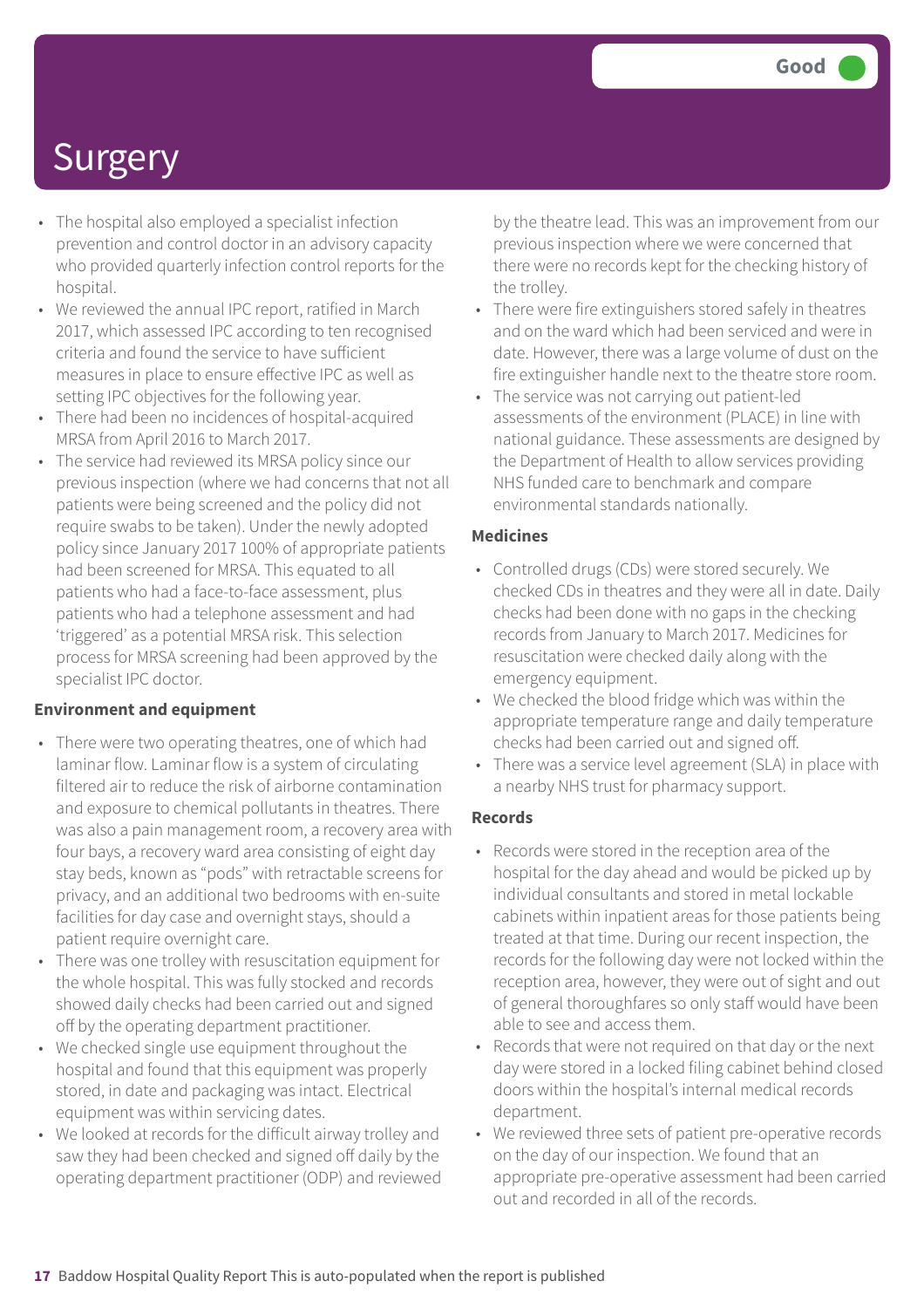- There were registers kept for implants such as breast implants and these were fully completed with relevant traceability stickers attached, in line with NICE guidance and recall requirements.
- The local records audit in January 2017 found that there were gaps in documentation, although it did not say what proportion of records were incomplete. The audit highlighted that staff needed to be more vigilant in completing all pieces of documentation and included as an action to improve staff awareness through discussion in team meetings. The records audit from February 2017 stated there had been improvement in documentation, but again there was no proportion of records included in this so it was impossible for us to quantify this.
- In the Heads of Department (HODS) meeting of January 2017 a concern was raised that charge sheets were sometimes omitted from patient files, although there was no action highlighted in these meeting minutes to address this. We did not come across this when reviewing records on the day of our inspection.

#### **Safeguarding**

- During our previous inspection in September 2016, we highlighted concerns regarding the level of safeguarding training and awareness at all levels. At this inspection, we saw evidence that the hospital had increased training and awareness and was compliant with Regulation 13 (Safeguarding service users from abuse and improper treatment) of the Health and Social Care Act 2008 (Regulated Activities) Regulations 2014, as outlined in this section.
- Safeguarding was included as a main focus of the hospital improvement plan that had been developed since the previous CQC inspection in September 2016. This included appointing two new safeguarding leads who were registered professionals, in line with guidance issued by the Royal College of Paediatrics and Child Health (Safeguarding Children and Young People: Roles and Competencies for Healthcare Staff, intercollegiate document, 2014).
- The two safeguarding leads were both trained to level four safeguarding adults. All clinical staff and service leads were trained to level three in safeguarding adults and non-clinical staff were trained to a minimum of level two. We reviewed the mandatory training data for the

service which showed that 100% of staff had completed this as planned. Staff had also completed level two training in safeguarding children, although the service was no longer treating children.

- A new safeguarding awareness board was on display in the corridor area. This included reminders about Gillick competence and the Fraser guidelines. (Gillick competence is a test in medical law to decide whether a child of 16 years or younger is competent to consent to medical examination or treatment without the need for parental permission or knowledge. The Fraser guidelines apply specifically to contraception and are used to decide whether a girl of 16 or under can be given advice or treatment without the consent or knowledge of her parents.) Although the service was no longer treating any patients under 18, service leads told us they wanted to improve staff knowledge and culture around all aspects of safeguarding.
- The safeguarding policy had been updated since our previous inspection (where it was found to be out of line with national guidance). This included establishing a Safeguarding Adults Governance Group, the purpose of which was to 'investigate any clinical or associated activity that impacts on adults in our care and to develop, comply and monitor systems and processes to ensure the issues of safeguarding of adults are adopted and embedded within the hospital.
- All staff we spoke with knew how to recognise and report potential safeguarding concerns.
- Safeguarding was included on the agenda for both the extraordinary MAC meeting and the HODS meeting from January 2017. Minutes of this meeting showed discussion of the concerns around safeguarding that were found on our previous inspection and shared with HODS the proposed improvements including updating the safeguarding policy and changing the safeguarding leads.

#### **Mandatory training**

• Records showed that, as of April 2017, 93% of all staff were up to date with mandatory training. For the three members of staff who had not completed it, they had commenced employment after the last mandatory training day, which had been in October 2016. All staff had completed the online mandatory training induction course pending the next mandatory training day, although a scheduled date for this was not indicated.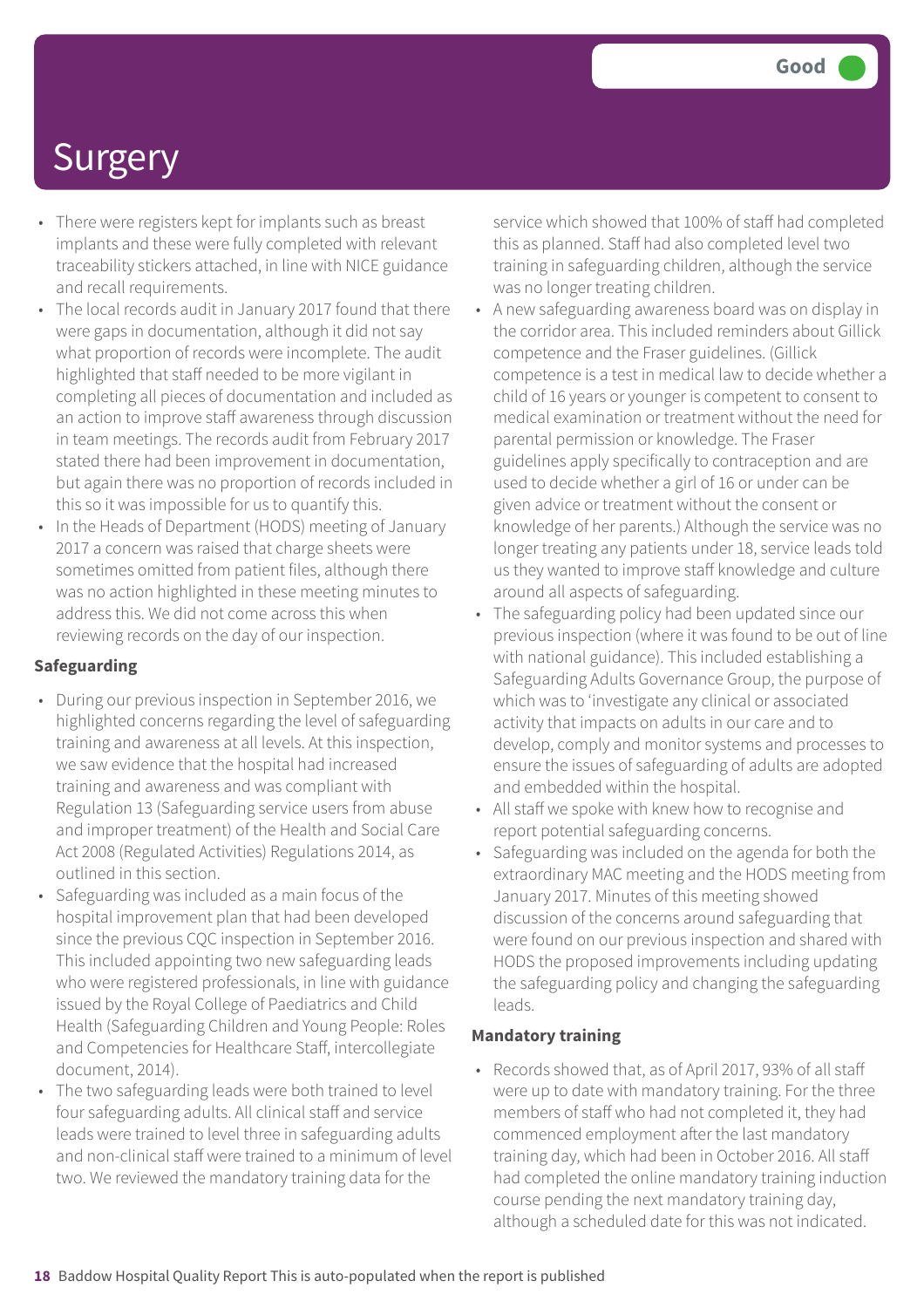• Mandatory training was provided on an annual basis to all staff and was delivered either in the hospital by a suitable and outsourced training company, or via online modules. Subjects covered during training included fire safety awareness, health and safety, manual handling, basic life support, sepsis management and infection control.

#### **Assessing and responding to patient risk (theatres, ward care and post-operative care)**

- There was a resuscitation trolley that had been checked daily for the previous eight weeks, and an emergency grab bag in reception.
- The hospital had an admission policy setting out safe and agreed criteria for selection and admission of people using the service. The admission criteria had been updated since our last inspection, primarily to exclude patients under the age of 18 from being treated at the hospital. The criteria also specified other restrictions; for example, those with a body mass index (BMI) of over 40 could not be treated as the service did not have the facilities available to care for such patients safely.
- The service was monitoring its own breaches for monitoring outpatient bookings to ensure no consultations were booked for patients under 18. This was a recent patient safety control as the service had voluntarily suspended its services for patients under the age of 18 following our last inspection. There were two breaches in January 2017 and none in February or March 2017. The service's target was zero breaches. However, there was no action for improvement identified within this document.
- The hospital used the National Early Warning Scoring System (NEWS). When completed, early warning systems generate a score through the combination of a selection of routine patient observations, such as heart rate. These tools were developed and introduced nationally to standardise the assessment of illness severity and determine the need for escalation.
- There was a service level agreement (SLA) in place with a local NHS trust in the event of a patient's condition deteriorating. Any patient requiring additional clinical support would be transferred to the acute NHS trust.
- The hospital stored one unit of blood in case of emergency which was then 'recycled' back to the local NHS trust if it had not been used, so that the NHS trust could use it, and replaced with a new one.
- There was an up-to-date deteriorating patient policy with a review date of July 2018. Staff were aware of this policy and could access it via the intranet.
- The service used the World Health Organization (WHO) Surgical Safety Checklist and five steps to safer surgery for admitted patients. It was embedded into the provider's patient admission paperwork for those undergoing surgical procedures.
- Audits to assess compliance with the WHO checklist were carried out monthly. This was an improvement from the previous inspection of the service which had found these audits were infrequent. This was now included on the performance dashboard, which showed that between October 2016 and March 2017 there were two breaches of the WHO checklist completion in 1074 surgical interventions which equated to a 99.8% compliance rate. These breaches were because of missing signatures.
- Ward staff told us that doctors were always accessible and responded in a timely way to their concerns about patients, and that when a patient stayed overnight there was always a Resident Medical Officer (RMO) on site between 8pm and 7am.
- The surgeon and anaesthetist were required to remain within a 30 minute return to the hospital for emergencies overnight. In addition, there was an on call theatre team for overnight admission.
- Following discharge, patients were given suitable information about what to do if they were worried about their condition and if they required emergency advice or treatment.

#### **Nursing and support staffing**

- At the time of inspection the service employed four registered nurses and two health care assistants (HCAs) in total on the ward; and five registered nurses, three operating department practitioners (ODPs) and three HCAs in theatres. The service's performance dashboard showed that theatre staffing levels were consistently compliant with National Institute for Health and Care Excellence (NICE) safer staffing guidelines between January 2017 and March 2017. Staff rotas also confirmed this.
- There was always a senior member of staff on duty per shift and for each area and we saw staffing levels and skill mix were safe and appropriate to meet patient needs.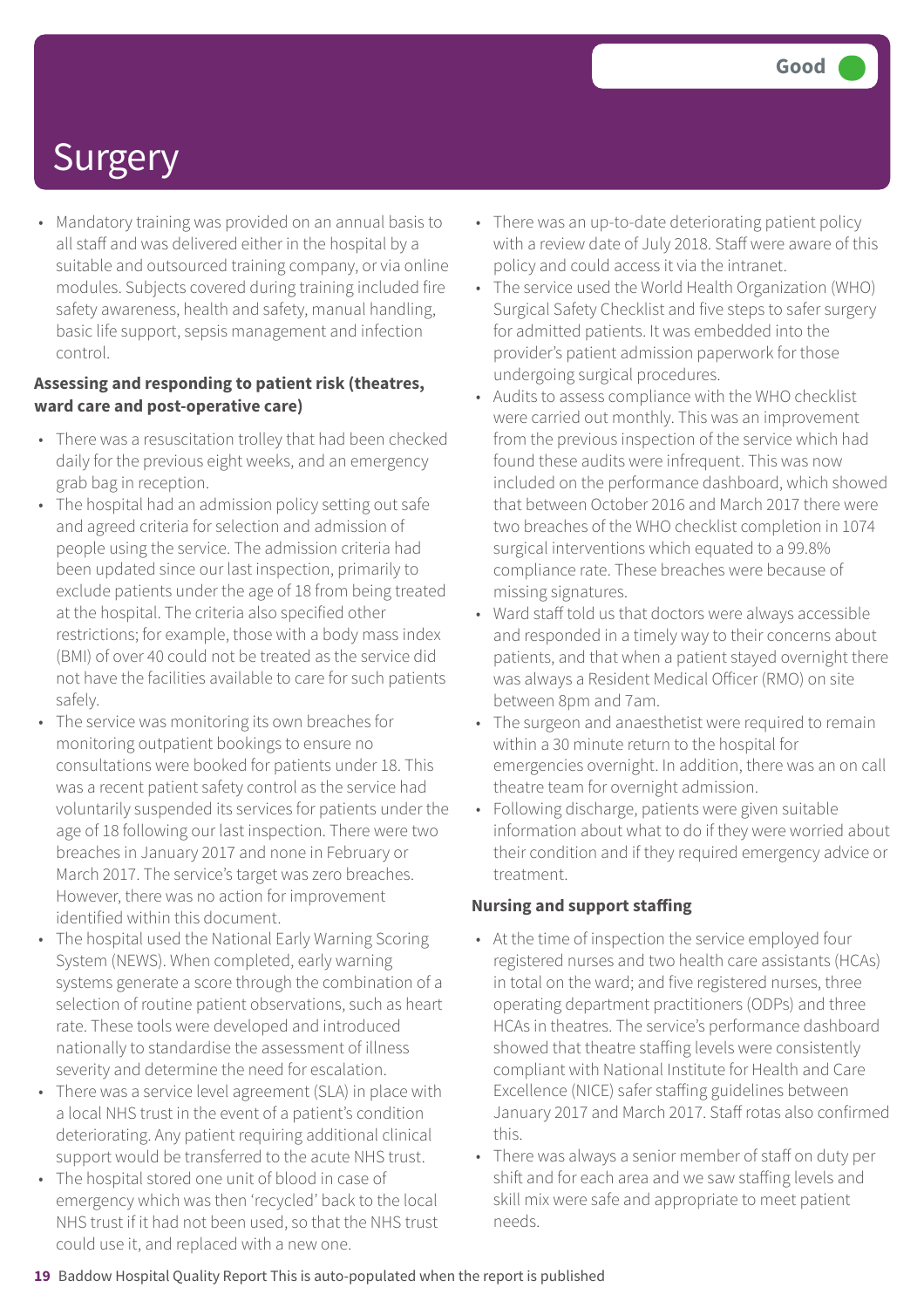**Good –––**

## **Surgery**

- The hospital did not use an acuity tool to determine staffing numbers. However, staffing was assessed by the nurse lead weeks prior to planned admissions, and then reviewed days ahead of admission and daily, and staffing numbers adjusted accordingly to ensure safe staffing levels.
- Nurse staffing numbers were also assessed at the daily '10 at 10' morning meetings (which were held to run through the activity for the day ahead and led by the hospital manager).
- There was an up-to-date staff policy and procedure, which outlined minimum staffing levels. For example, when theatre operated there were always two nurses present in theatres.
- There were no staff vacancies at the time of our inspection.
- The service was not using bank or agency staff at the time of our inspection and had not done so for February and March 2017. However, data provided by the service showed that between September 2016 and March 2017 there were two full time equivalent (FTE) days covered by agency nurses on the ward and 91 FTE days in theatres. For the same period there were 76 FTE days covered by bank nurses on the ward and 58 in theatres.
- In January and February 2017 overall across the service there had been 263 recorded sick leave hours, out of a total 11,995 hours worked in the same timeframe, a proportion of 2.2%. The data for March was not yet available at the time of our inspection but the service was monitoring this on a monthly basis.

#### **Medical staffing**

- There were 27 anaesthetists, 38 consultants and six resident medical officers (RMOs) working at the hospital under practising privileges.
- RMOs were employed on a locum basis in the event that a patient required an overnight stay. RMOs worked entirely night shifts between 8pm to 7am.
- Consultant surgeons and anaesthetists were available at all times throughout the duration of their patients' stay.
- The hospital had a Medical Advisory Committee (MAC) which was chaired by a consultant plastic surgeon, and all specialities practised at the hospital were represented within the committee.
- Medical staffing was discussed and planned at the daily '10 at 10' meeting.

#### **Emergency awareness and training**

- The hospital was not a major incident receiving centre and therefore there was no major incident training or policy in relation to this.
- However, there was an up-to-date business continuity plan, which outlined protocol and procedure in the event of an emergency or unexpected disruption to service provision. Staff were aware of this document and how to access it.
- Fire escape routes were clearly signposted in all areas.

### **Are surgery services effective?**

#### We rated effective as good.

#### **Evidence-based care and treatment**

- Policies were based on national guidance, best practice and legislation, for example the staffing policy made reference to professional registration councils and relevant expert and professional bodies such as the Nursing and Midwifery Council (NMC). The consent policy made reference to the most up-to-date legislation.
- The Medical Advisory Committee (MAC) were responsible for developing, ratifying and reviewing of clinical policies and procedures.
- Staff could access policies and procedures via the hospital intranet and were updated on any important changes via the heads of department. This was an improvement from our previous inspection where updates were not documented formally and staff had not shown awareness of recent changes.

#### **Pain relief**

- There were processes in place to assess, monitor and manage patients' individual pain levels. This included through routine patient observations and local audits to identify areas for improvement.
- A documentation audit carried out by the service in January 2017 found that pain and sickness were not always properly documented in patient notes. This was shared with staff in the ward team meeting in January 2017 and staff were reminded about documenting this correctly.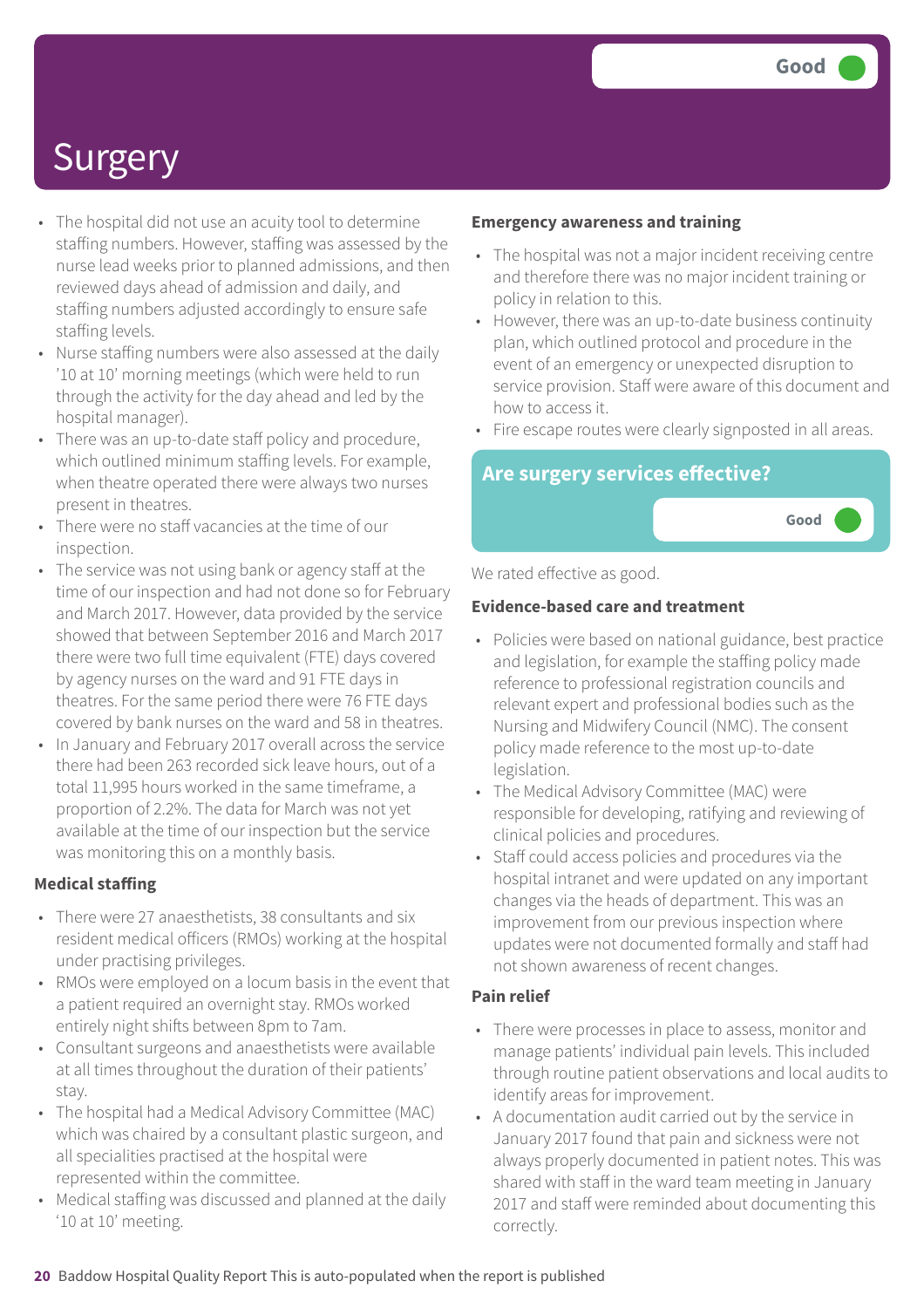- There was a monthly pain and nausea audit. Actions from this included reminders to staff about escalating any unusual pain, and informing consultants.
- There was always a doctor on site, including during the night for overnight stays when required. This meant that there was always access to further pain relief as necessary and at short notice.
- Staff assessed patients' pain as part of the routine observations and also reassessed it following the administration of pain relief.

#### **Nutrition and hydration**

- There was a range of food and drinks available for a range of dietary needs for admitted patients.
- For day case patients, who formed the vast majority of the service's work, light meals were available. Patients requiring an overnight stay were offered a choice of hot meals.
- Within the theatres department the standard starve time of six hours was used. This information was given verbally to patients at pre-assessment and as part of the information they were sent prior to surgery.

#### **Patient outcomes**

- The Medical Advisory Committee (MAC) monitored clinical outcomes in quarterly meetings for patients such as rates of surgical site infections, adverse incidents, serious incidents, unplanned return to theatre cases and complaints. This was an improvement in oversight and monitoring from our previous inspection where they had only taken place twice-yearly.
- The service had recently started participating in national audits, namely Patient Reported Outcome Measures (PROMS) and the Breast Implant Registry. This was an improvement from our previous inspection (where it was found that no national audit participation was taking place) as over a longer term it would allow the service to benchmark its performance against other similar providers. As this was a recent improvement, there was no reportable PROMS or Breast Implant Registry data available for the service at the time of our inspection. PROMs assess the quality of care delivered to NHS patients from the patient perspective. Currently covering four clinical procedures, PROMs calculate the health gains after surgical treatment using pre-operative and post-operative surveys.
- Since our previous inspection, the hospital had also started submitting data to the Private Healthcare Information Network (PHIN) in accordance with legal requirements regulated by the Competition Markets Authority (CMA).
- As part of its participation in national audit, the hospital was now a member of The National Confidential Enquiry into Patient Outcome and Death (NCEPOD).
- There was a comprehensive local audit schedule in place since our previous inspection, including but not limited to data protection, equipment and World Health Organization checklist audits. Team meetings included reminders about the importance of thorough and regular auditing to assess quality and performance. For example, the ward team meeting minutes from January 2017 highlighted to staff the new documentation audit and the finding that pain and sickness were not consistently being recorded properly in patient records with a reminder to record this information appropriately.
- Audits included actions required for improvement. For example, the monthly audit of the performance dashboard for March 2017 noted that there was no record on one day of fridge temperature checks in the minor operations room. The service lead had been emailed a reminder about this and the service provided assurance that this had no impact owing to no procedures taking place in the minor operations room that day.
- The hospital's local audit programme was implemented in January 2017 so there were limited results available; however, this showed commitment to monitoring performance and outcomes and identifying areas for improvement, which was an improvement from our previous inspection.
- There were care bundles in place for prevention of surgical site infection and cannulation.

#### **Competent staff**

- There was a system in place for the granting and monitoring of practising privileges for consultants working at the hospital. Privileges were reviewed yearly by the Medical Advisory Committee (MAC) as standard and also more frequently if a need was identified. All consultants were up to date with revalidation.
- All staff were up-to-date with appraisals except three members of staff where there were reasons given such as long-term sickness.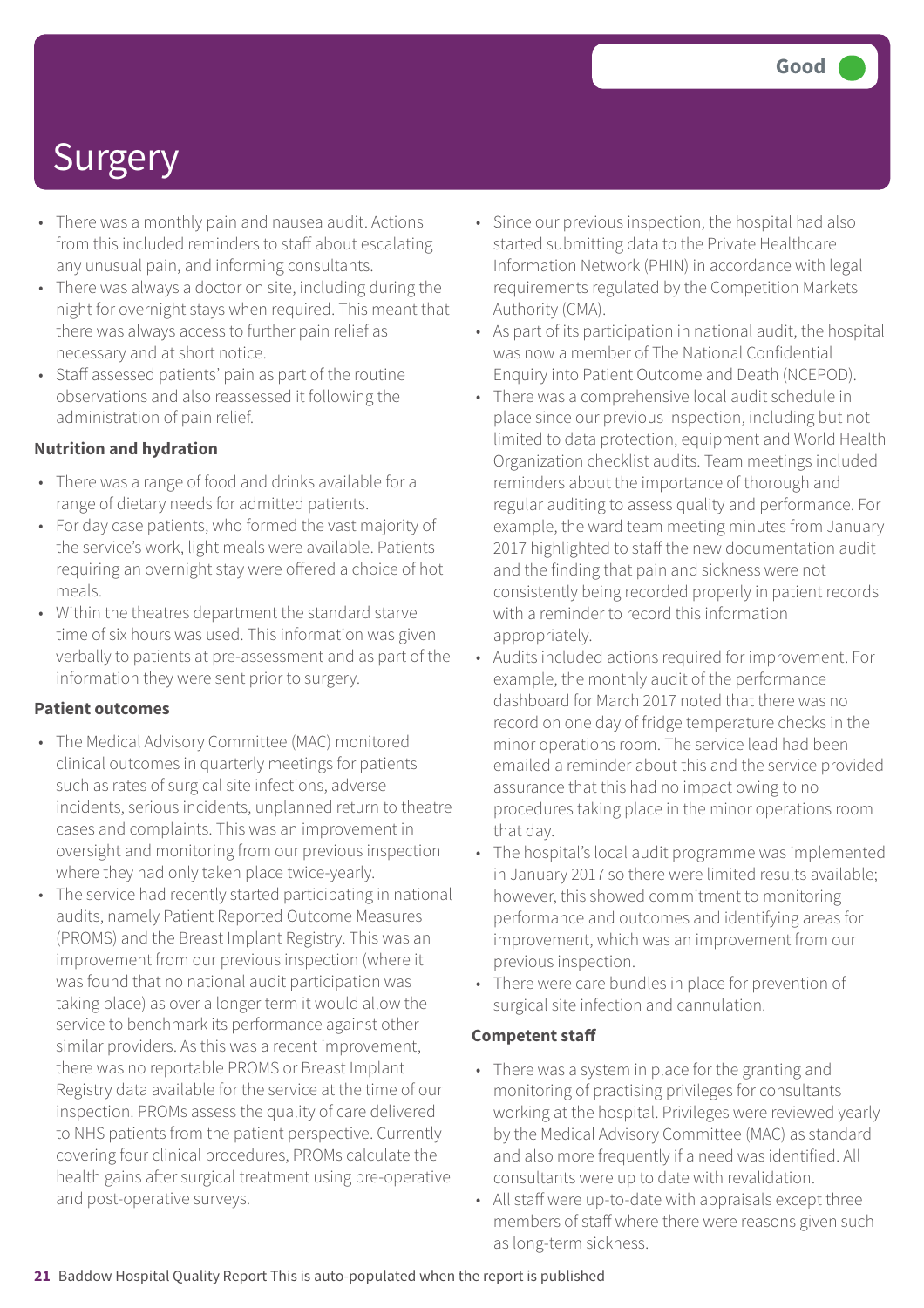**Good –––**

## **Surgery**

- All new staff underwent a comprehensive induction programme when they commenced employment at the hospital. Records showed that 100% of staff had completed this.
- There were opportunities for staff to undertake additional training or courses to develop their competencies. For example, the theatre scrub nurse had been booked onto a surgical first assistant course.
- We reviewed supervision logs for clinical staff from January 2017 and saw they included discussion around the support required by the individual members of staff, areas of professional development and actions to improve skills and competencies.

#### **Multidisciplinary working**

- We observed effective multidisciplinary team (MDT) working between staff and staff confirmed they had good communication with and access to other staff groups across the hospital.
- Service leads also told us their external MDT working relationship with the local NHS trust under a service level agreement (SLA) was good, for example for pharmacy support and in the event of a deteriorating patient requiring transfer.

#### **Seven-day services**

- The hospital was predominantly a day case hospital; however, patients could stay overnight if there was a clinical need. In this case, there would be a resident medical officer on site and the relevant consultant and anaesthetist were required to stay within 30 minutes of the hospital.
- The hospital offered advice services from an out-of-hours nurse advisor via telephone between 8pm and 8am.
- Pharmacy services were provided under a SLA with the local acute trust.

#### **Access to information**

- Healthcare records were stored securely on site so staff could access them as needed, and staff confirmed they could access all the patient information they required.
- Discharge summaries were sent to the patient's GP following patient discharge, and staff told us that GPs could contact the hospital for further information and advice.

#### **Consent, Mental Capacity Act and Deprivation of Liberty Safeguards**

- Initial consent had been documented in the three pre-assessment records we reviewed.
- Since our previous inspection, the service had updated their training programme to include comprehensive training on the Mental Capacity Act 2005 (MCA) and Deprivation of Liberty Safeguards (DoLS). We reviewed this training which was appropriate for the roles and responsibilities staff would be carrying out.
- The hospital had an up-to-date policy in place for consent to care and treatment, which staff could access via the intranet. These policies made reference to obtaining valid consent, MCA and DoLS and had been updated since our last inspection to include national guidance, best practice and more specific advice on MCA and DoLS.

### **Are surgery services caring?**

We rated caring as good.

#### **Compassionate care**

- There were no patients available for us to speak to on the day of inspection; however, staff we spoke with displayed a caring and patient-centred approach.
- The service had recently started collecting friends and family test (FFT) data which was an improvement from our previous inspection. From January 2017 to March 2017 FFT results showed that, out of 177 submissions, 176 said they were likely to recommend the service. This was above the target of 90%.
- There were signs throughout the hospital informing people about chaperoning and that they could request a chaperone as required.
- Efforts were made to ensure privacy and dignity was maintained, for example, there were retractable screens to section off patient areas.

#### **Understanding and involvement of patients and those close to them**

• We were not able to speak to any patients on the day of our inspection; however, from our previous inspection in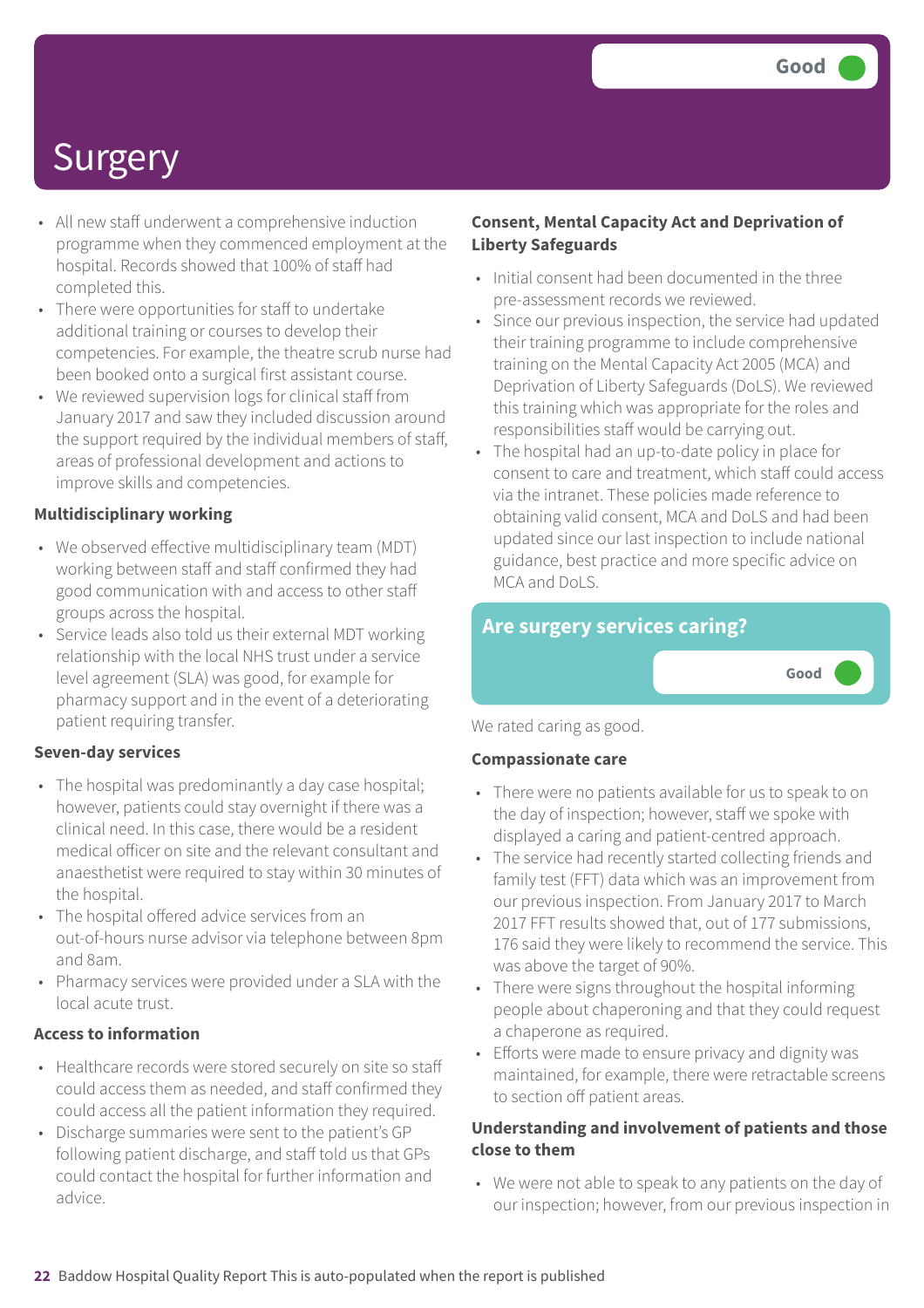September 2016 there was evidence from patients, feedback and records, that patients were involved in their own care such as being kept up to date with discharge arrangements.

#### **Emotional support**

- At the pre-assessment stage of care and treatment, patient needs were assessed holistically including assessment of emotional wellbeing, and then inpatient care could be tailored accordingly.
- There were no dedicated leads for emotional or psychological support for patients within the service; however, staff had access to external organisations for specialist support for patients if required.
- Out of hours there was a dedicated nurse advisor employed by the hospital who was available via telephone.

#### **Are surgery services responsive?**

#### We rated responsive as good.

#### **Service planning and delivery to meet the needs of local people**

**Good –––**

- Services were planned and delivered to meet patients' needs. For example, there was a daily '10 at 10' meeting where staff went through the plan for the day to ensure they could deliver services in a timely manner. This was led by the hospital manager.
- All areas were on the ground floor only so were easily accessible.
- Operating sessions took place Monday to Saturday from 8am to 12.30pm, and from 1.30pm to 5.30pm. All specialities covered at the hospital were able to use the theatres.
- Patients received sufficient information before appointments. This included a pre-operative assessment face to face or via the telephone, hospital contact details, hospital directions, their consultant's name and relevant information about the appointment or procedure including pre-procedure requirements. This information was also on the hospital's website.

#### **Access and flow**

- Appointments were arranged between consultant and patient at the convenience of the patient.
- Staff told us theatre lists ran promptly and patients were regularly updated about the time of their procedure.
- The service had not undertaken any contract work which required them to submit and comply with NHS referral to treatment times in the past 12 months so this data was not available.
- Discharge planning happened as early as possible, usually at the pre-assessment phase. Following discharge the patient's consultant completed a discharge summary and sent a copy to the patient's GP.
- The service had amended its admission and discharge criteria since our previous inspection in order to restrict it to patients over 18 only. The criteria also specified other exclusions that were appropriate for the services being carried out, for example, patients had to be able to mobilise from bed to chair weight bearing.
- As part of their performance dashboard, the service was monitoring the number of referrals returned to the local NHS trust because of the patient not meeting the service's eligibility criteria. From January 2017 to March 2017 there had been 27 referrals returned for this reason, out of a total 298 referrals received under the NHS contract. This was monitored by the NHS outsourcing lead for the service.
- From March 2016 to March 2017, there had been two patient transfers to the local NHS trust because of these patients requiring additional acute care.
- From March 2016 to March 2017, there had been no unplanned readmissions to the service.
- From January 2017 to March 2017, there had been three surgeries cancelled on the day, out of a total 353 surgeries carried out during this period. The operations manager confirmed those cancellations were for patients who had decided to cancel on the day of scheduled procedure.
- From March 2016 to March 2017, there were 321 surgeries cancelled equating to 13.1% of total scheduled surgeries. Of these, 78 (24.5%) were for clinical reasons (such as being ill on the day of scheduled surgery). The operations manager was able to explain the reasons for these such as the patient deciding to cancel on the day of scheduled procedure, and reasons for cancellation were documented on the service's key performance indicator tracking document.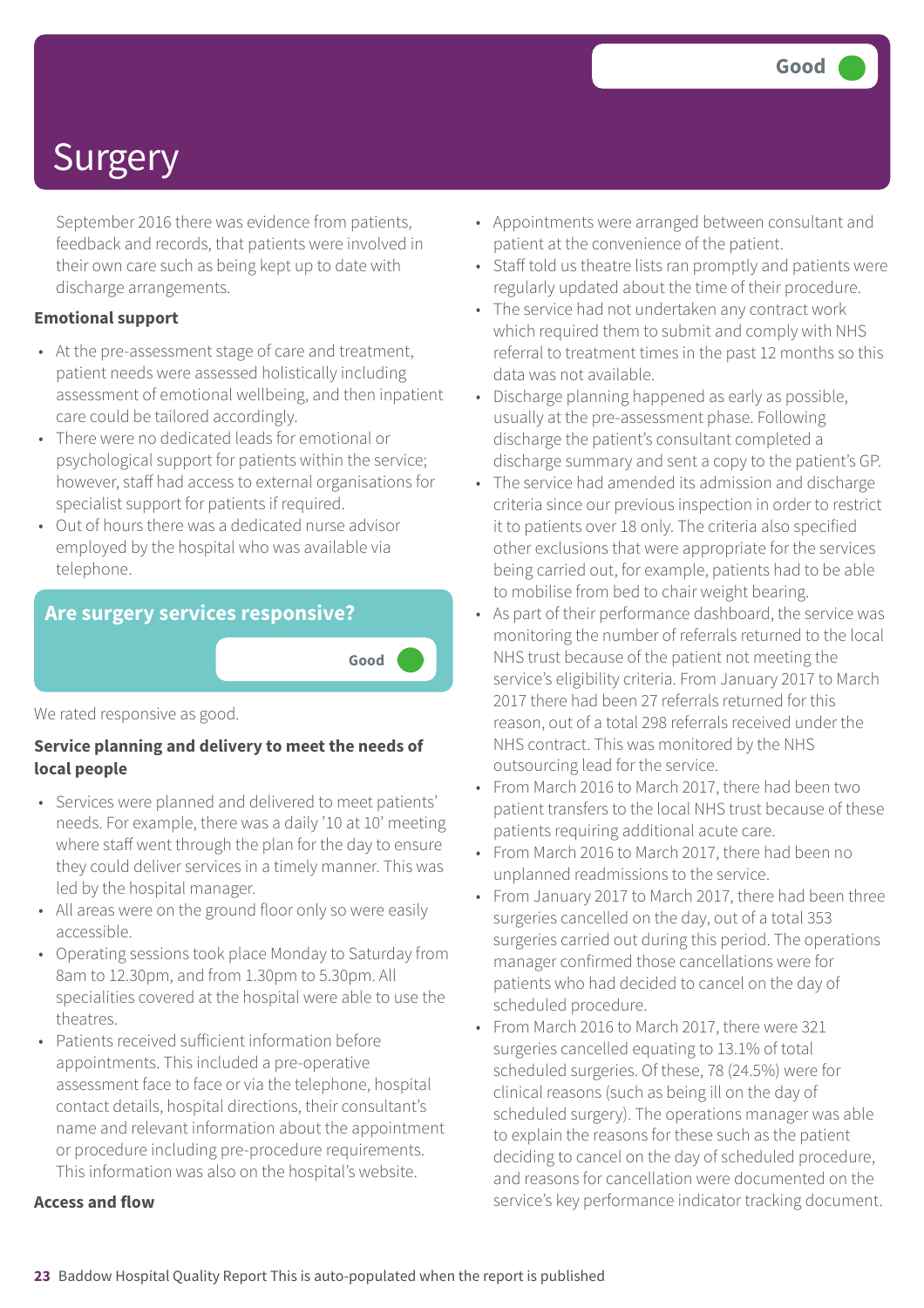• During the same period there were 11 same day patients who did not attend (DNAs) for surgery. However, we did not see any indication of actions to improve DNAs.

#### **Meeting people's individual needs**

- During our previous inspection in September 2016, we found that staff had minimal awareness relating to the need of patients living with dementia or a learning disability. During this inspection staff showed improved awareness about meeting the specific needs of such patients. The service had updated their training programme to include dementia awareness and caring for patients with a learning disability. At the time of our inspection, all staff had completed this training. We reviewed the training, which included explanations of recognising the symptoms of dementia and the causes, and the 'principles of dignity' to be followed.
- Every department was clearly signposted, on the ground level, and all areas were accessible to people who were wheelchair users.
- Translation services were available to staff for patients whose first language was not English.
- In reception, there was a water dispenser and a hot beverage machine, where patients and visitors could help themselves.
- There was a variety of information available to people who used the service. This included via the hospital's website, patient information leaflets, the hospital 'Health Matters' quarterly newsletter, and notices displayed throughout the hospital.

#### **Learning from complaints and concerns**

- There was an appropriate and up-to-date complaints policy and staff were aware of how to handle a complaint in line with this policy.
- Complaints were recorded in the service's overall risk and incident register as part of their means of monitoring potential areas of concern generally. There were five complaints recorded on this document from September 2016 to March 2017. However these were not all direct complaints about the service; for example, one was from a patient complaining that their GP surgery was refusing to see them post-operatively. This had been because of a change of email address meaning

that the GP did not have all the patient's discharge information. As a learning action, it was documented in the register to contact the GP to verify the email address or contact details in the event of a similar issue.

- The register also recorded the action taken in response to complaints and the meeting where the complaint was discussed, which corresponded with the meeting minutes we reviewed.
- We saw within MAC meeting minutes, for example those from March 2017, that there was discussion of complaints and learning shared from complaints to try and improve the service.

#### **Are surgery services well-led?**

**Requires improvement –––**

We rated well-led as requires improvement.

#### **Leadership / culture of service related to this core service**

- The surgery leadership team locally were the theatre manager and ward lead. They were supported by the senior management team.
- Staff reported that the culture in the service was inclusive and "like family".
- Service leads had focused on implementing and encouraging a positive change in culture around the areas of concern we had identified from our last inspection. For example, staff team meeting minutes showed evidence of encouraging staff to take an active role in the new combined risk and incident register, and improving awareness around safeguarding and the Mental Capacity Act 2005 (MCA).
- However, this work was still at an early stage and not yet fully embedded into the service, so it was not possible to fully assess the extent of the changes in leadership and culture.
- HODS meetings were monthly. Learning and updates from these, for example from incidents or changes in national guidance, were then shared with staff within the department. This was a recent initiative to ensure all staff received the relevant information, so we were not able to fully assess its effectiveness. However, it represented an improvement from our previous inspection in terms of sharing information and learning with staff.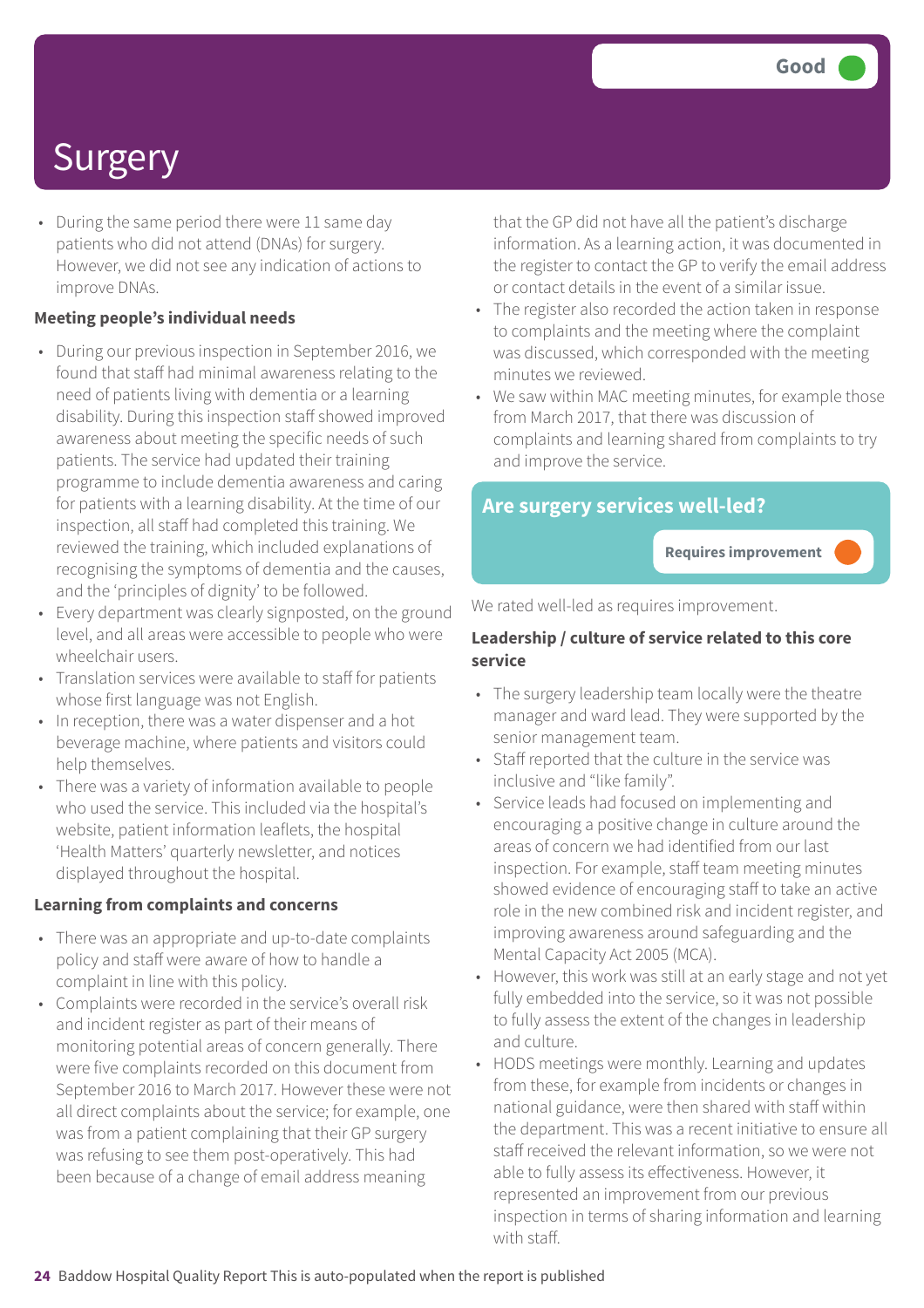- A lead had been recently appointed to provide emotional and psychological support for staff as needed.
- However, theatre team meeting minutes from March 2017 noted that morale was low and this was in part owing to recent redundancies. There was nothing in these minutes to say what managers were doing to boost morale and it was not included in the service's risk register. The senior team also raised this to us during inspection, although staff we spoke with did not raise this as a concern.

#### **Vision and strategy for this this core service**

- The service had made significant improvements since our previous inspection (for example around governance processes, audits and safeguarding) and was now focusing on embedding these changes. However, the improvements were still at an early stage
- Managers told us they were focusing on building up their self-pay work following a recent reduction in work outsourced by the NHS and redundancies of 25% of staff (equating to 12 members of staff) since September 2016. This was noted in the MAC meeting minutes from March 2017.
- However there was no clear, structured strategy to set out specific targets and actions to achieve these. Although we understood that the hospital's main focus had been addressing the areas of concern we had found on our previous inspection, it was not clear how the service was going to develop following this. It was not clear, for example, how they were planning to build up their self-pay work.

#### **Governance, risk management and quality measurement**

- We saw evidence that the hospital was now compliant with Regulation 17 (Good governance) of the Health and Social Care Act 2008 (Regulated Activities) Regulations 2014, as outlined in this section.
- The service had a risk register in place, which had been developed since our previous inspection, where we had concerns about a lack risk register or any other formal documented means of monitoring risk. This was a centralised log of all incidents and risks in the service. Although the risk register was still in its infancy, it showed appropriate oversight and management of the risks in the service. There was a nominated lead who had overall responsibility for monitoring risks on the

register, but all staff had access to the register and were encouraged to record any risks or incidents of any type. Staff confirmed this and the risk register showed that entries had been included by a range of staff.

- However, there was still some confusion around how risks and incidents were being graded on the register. The service was grading some risks and incidents as 'high seriousness', although there had been no actual serious incidents, in line with the Serious Incident Framework (for patients receiving NHS funded care), in the same timeframe. It was unclear how the service was reaching a decision about the severity of risks or incidents. Senior managers acknowledged on the day of our inspection that the register was still a work in progress and was being monitored and adapted as required.
- Items on the risk register were discussed at monthly clinical governance meetings and heads of department (HODS) meetings and this information was shared with departmental staff by HODS. We saw evidence of this in the meeting minutes from February and March 2017. This was a significant improvement from our previous inspection in terms of risk management and sharing information with staff.
- MAC meetings were held quarterly which was an improvement from our previous inspection where they were taking place twice a year. This increased frequency meant there was better oversight about the quality and performance of the service.
- The MAC comprised a chairman and representatives from all specialities covered by the service. The senior management team, information governance lead, NHS lead and theatre sister were also included as non-voting members.
- We reviewed the MAC meeting minutes from September 2016, February 2017 and March 2017 and saw they included discussion of, for example, clinical complaints, staffing, and review of safety measures such as post-operative infection rates. The minutes also included actions for any issues raised and these were highlighted in red.
- The MAC had also held an extra-ordinary meeting following the publication of the last CQC report in January 2017. We reviewed the minutes from this, which included sharing of all the concerns found at our inspection in September 2016 and the actions the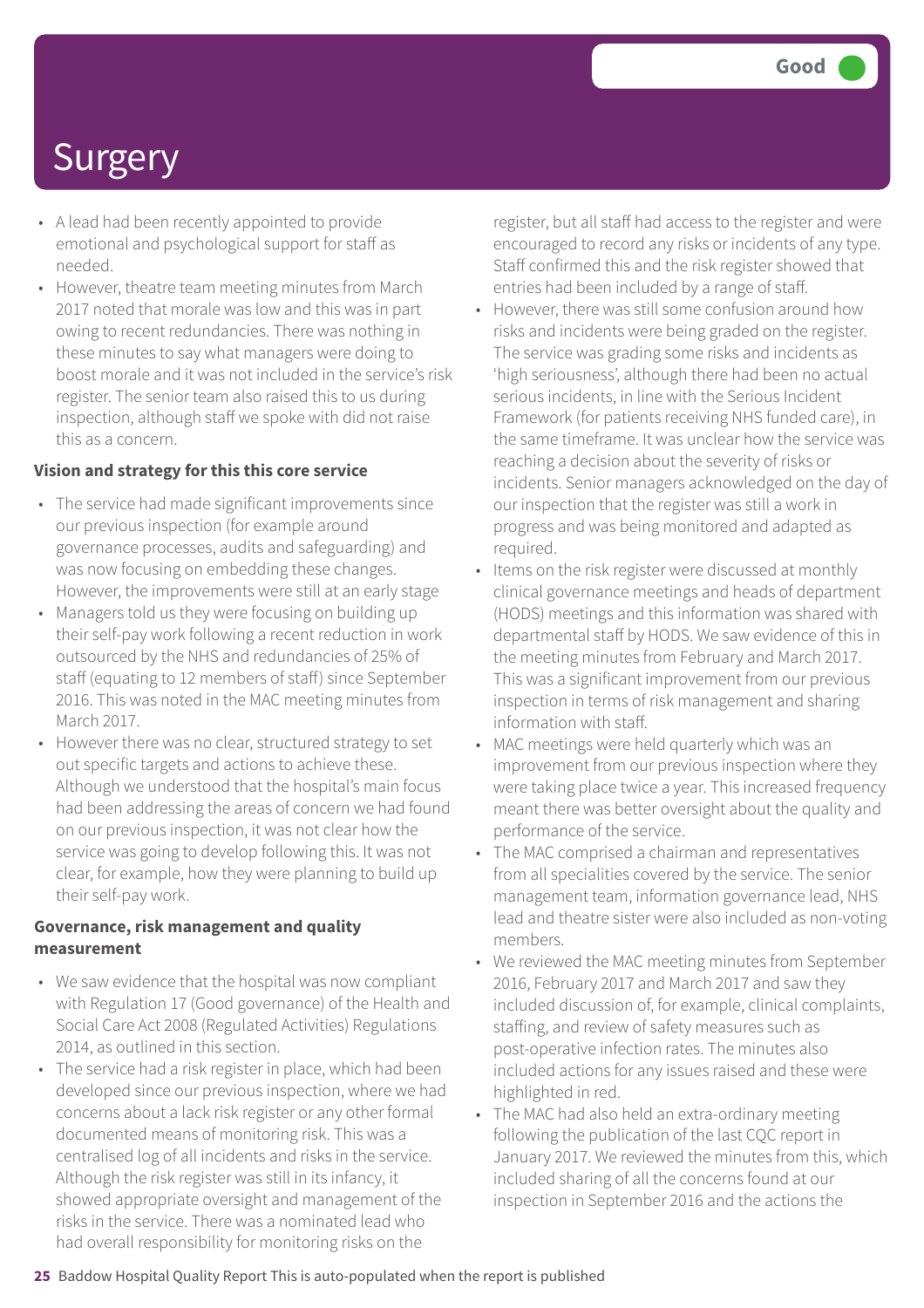service was taking both immediately and in the long term to address these (such as putting up a new safeguarding awareness board and encouraging a safeguarding-focused culture).

- The hospital had also implemented monthly clinical governance meetings since January 2017 in response to our concerns from our previous inspection that there was no appropriate oversight of clinical governance in the service. This improvement was still in its infancy at the time of our inspection; however, service leads showed commitment to monitoring and improving clinical governance issues in the service.
- Service leads had identified an area for improvement around information governance. For example, the performance dashboard identified four instances of patient confidentiality breaches in January 2017, two in February and three in March, against a target of zero breaches. Specific incidents had also been identified in the combined risk/incident register. The service had implemented additional training for staff to address their information governance concerns and we were told they were beginning to see a culture change around better information governance although this would take time to implement fully. This was also supported by administrative meeting minutes from March 2017 where staff had been updated on data protection (for example a reminder about the most appropriate way to verify patient details). There was a compliance lead allocated with responsibility for this risk.
- Meeting minutes such as the HODS meeting in January 2017 included discussion around the hospital improvement plan following the publication of the last CQC report in January 2017. For example, it was shared that a risk register would be implemented with immediate effect and all staff would be encouraged to use it. This showed a commitment to improving safety, quality and risk management within the service.
- We reviewed the hospital improvement plan, dated January 2017, which contained comprehensive evidence of how the service was addressing the issues we had found on our previous inspection, including but not limited to participation in national audits, training in

dementia awareness and updating safeguarding training to ensure it was in line with national guidance. When we spoke with the leadership team they explained clearly the work that had been done to improve services such as improving and increasing training, implementing a local audit programme and contributing to national audits, which have been detailed under the relevant subheadings in this report. However, it was acknowledged that the changes were recent and it would require long-term focus and oversight in order to embed the improvements into the culture of the service.

#### **Public and staff engagement (local and service level if this is the main core service)**

- There were regular patient information events held at the hospital, such as the 'Body Beautiful Evenings', which were hosted by a cosmetic and aesthetic surgeon.
- Staff told us that they felt engaged and in the service and enjoyed their work. Team meeting minutes and the '10 at 10' showed evidence of staff feeling confident to raise any questions or concerns.
- A staff quiz was introduced since our previous inspection to help the hospital management involve staff in identifying areas for improvement.
- However, there was no staff satisfaction survey or other formalised means of gaining feedback from staff about management and their experiences of working for the service.

#### **Innovation, improvement and sustainability (local and service level if this is the main core service)**

- The service had recently developed an additional theatre to increase day surgery sustainability options.
- The service had recently started using a newly-developed liquid nitrogen capsule based pen within dermatology which eliminated the need for conventional liquid nitrogen decanting and had been found to have surgical benefits and lesser health risk than the traditional Cryogun because it was more narrowly focussed.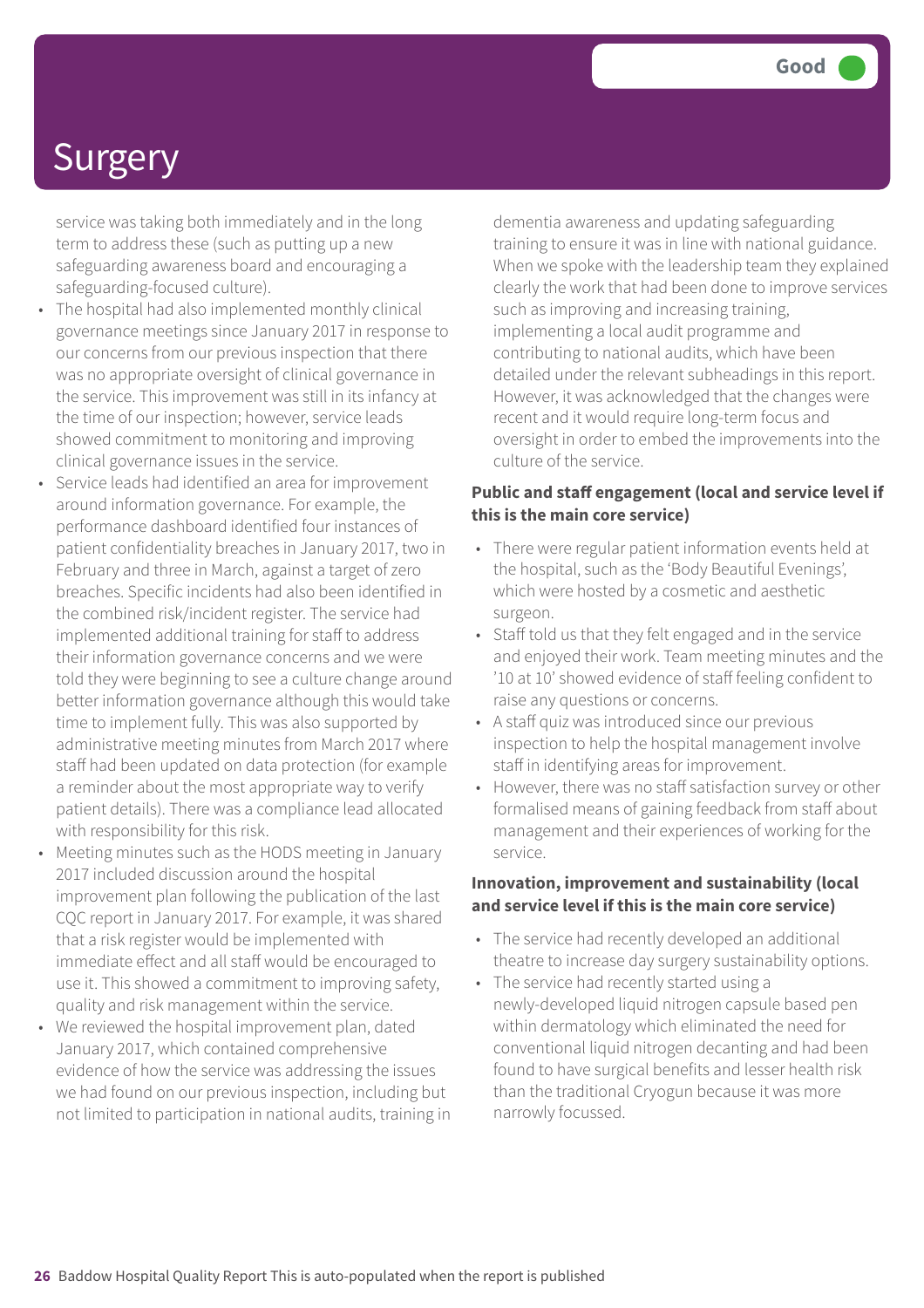| Safe             | Good                        |  |
|------------------|-----------------------------|--|
| <b>Effective</b> |                             |  |
| Caring           | Good                        |  |
| Responsive       | Good                        |  |
| <b>Well-led</b>  | <b>Requires improvement</b> |  |

**Good –––**

### **Are outpatients and diagnostic imaging services safe?**

We rated safe as good.

#### **Incidents**

- There was no local outpatients incident log but all incidents were logged on the hospital-wide incident and risk register. This worked for the hospital because of its small size, to improve oversight of incidents in all areas.
- This risk/incident register documented an incident of a 17-year-old patient attending an outpatient appointment which was not compliant with the service's new admission criteria and policy, following our previous inspection in September 2016, that only patients over 18 would be seen and treated in the service. This had occurred because of an administrative oversight when booking the appointment. The error was realised at the time of the appointment, the patient was informed and the service did not carry out care or treatment on this patient.
- For our full findings please refer to the surgery core service report.

#### **Cleanliness, infection control and hygiene**

- Outpatient consultation rooms were visibly clean and we saw staff compliance with infection prevention and control in outpatient areas.
- For our findings please refer to the surgery core service report.
- All outpatient areas were well laid out, visibly clean and free from clutter, on the ground floor.
- There was emergency equipment for outpatients including a defibrillator stored behind the main reception desk.
- For our full findings please refer to the surgery core service report.

#### **Medicines**

- No controlled drugs (CDs) were stored in the outpatient areas. They were stored in theatres and oversight of CDs was managed by the lead operating department practitioner (ODP).
- For our findings on medicines please refer to the surgery core service report.

#### **Records**

- Outpatients staff would obtain the records from reception for the pre-assessments scheduled for that day in the morning and stored them in a locked cabinet in the treatment room where appointments took place until the time of each appointment.
- For our full findings please refer to the surgery core service report.

#### **Safeguarding**

• For our full findings please refer to the surgery core service report.

#### **Mandatory training**

• For our full findings please refer to the surgery core service report.

#### **Assessing and responding to patient risk**

#### **Environment and equipment**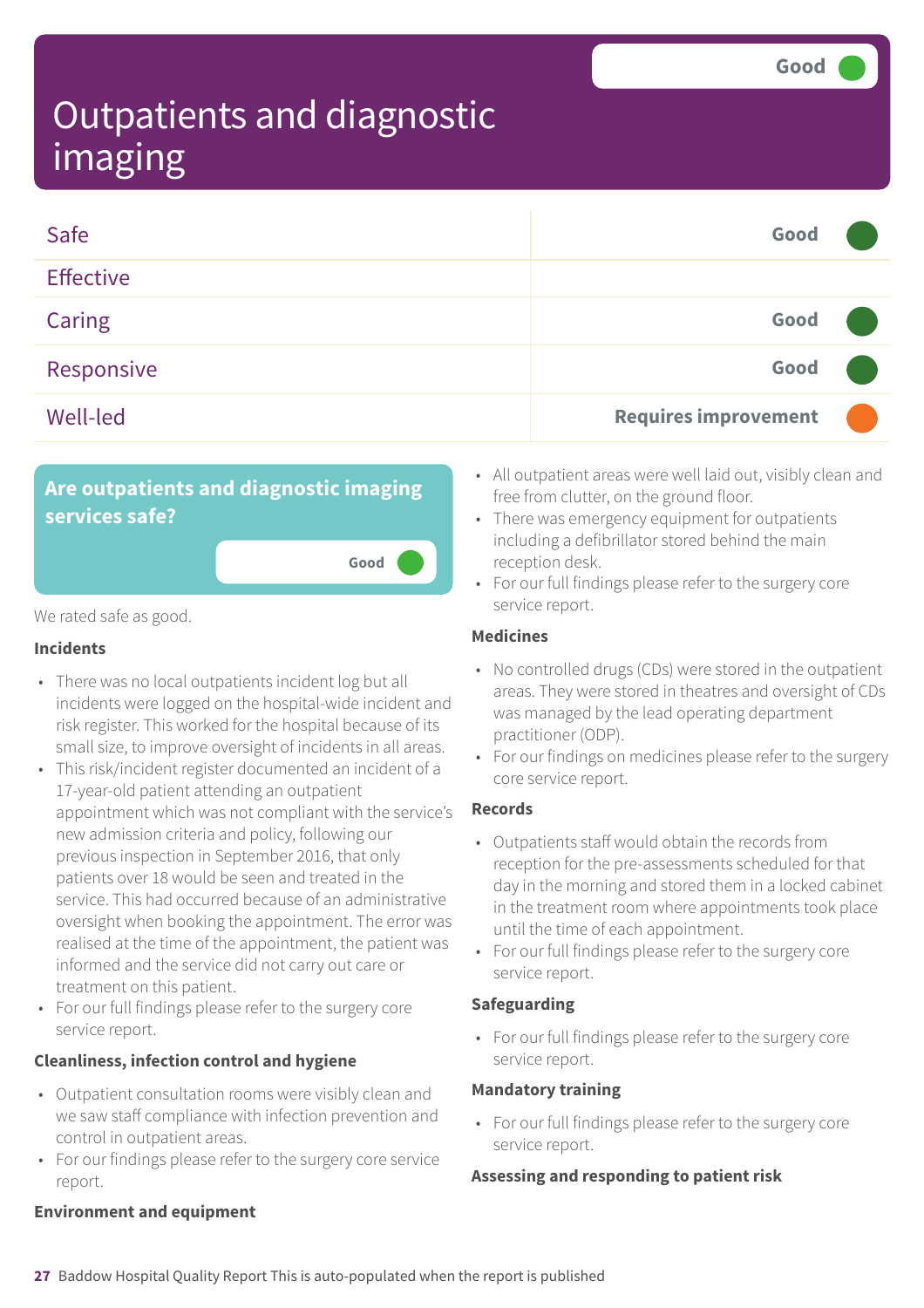- Staff working on reception, which was next to the waiting area for outpatients appointments, had training in basic life support.
- For our full findings please refer to the surgery core service report.

#### **Nursing staffing**

- At the time of inspection, the service employed two registered nurses and one HCA in outpatients.
- For our full findings please refer to the surgery core service report.

#### **Medical staffing**

• For our full findings please refer to the surgery core service report.

#### **Emergency awareness and training**

• For our full findings please refer to the surgery core service report.

### **Are outpatients and diagnostic imaging services effective?**

We did not rate the outpatients and diagnostic imaging service for the effective domain.

#### **Evidence-based care and treatment**

• For our full findings please refer to the surgery core service report.

#### **Pain relief**

- Staff told us that patients attending outpatient appointments rarely required or requested pain relief owing to the type of services offered; however, patients were told that they could call after their appointment or treatment if they were experiencing pain and the nurse would offer appropriate advice or ask the patient to come in if it was necessary or if the patient was particularly concerned. This was also included on the discharge leaflet patients received.
- For our full findings please refer to the surgery core service report.

#### **Patient outcomes**

• Follow-up appointment arrangements depended on the type of treatment the patient was receiving and the consultant's preference. For instance, it was routine for

cosmetic surgery patients to have an appointment with one of the outpatients nurses one week after their procedure, although some consultants made arrangements themselves to see patients for a follow-up. For NHS-funded patients, follow-up arrangements would depend on the arrangements with the NHS trust.

• For our full findings on patient outcomes including local and national audit please refer to the surgery core service report.

#### **Competent staff**

• For our full findings please refer to the surgery core service report.

#### **Multidisciplinary working**

- The service worked alongside another private hospital in Chelmsford to undertake diagnostic imaging. This was overseen by the outsourcing department and the outsourcing manager reported that links with the service were effective so patient care and transfer ran smoothly.
- For our full findings please refer to the surgery core service report.

#### **Access to information**

- Information governance was an area the service was actively trying to improve as there had been a pattern of data protection concerns recorded on the combined risk/incident register between January and March 2017. The service was implementing new training and sharing learning with staff about data protection and confidentiality to address this.
- For our full findings please refer to the surgery core service report.

#### **Consent, Mental Capacity Act and Deprivation of Liberty Safeguards**

• For our full findings please refer to the surgery core service report.

### **Are outpatients and diagnostic imaging services caring?**

**Good –––**

We rated caring as good.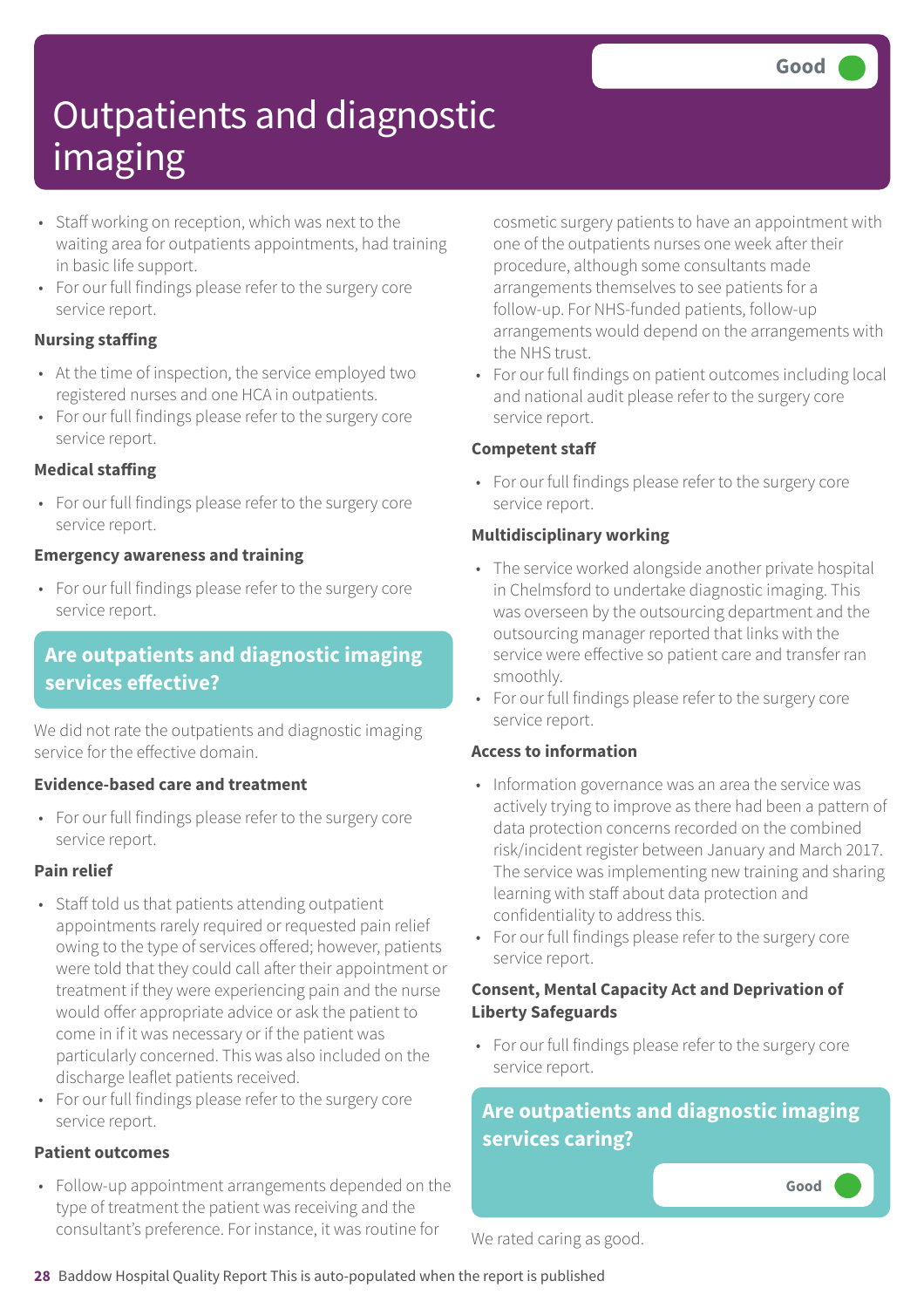#### **Compassionate care**

• For our full findings please refer to the surgery core service report.

#### **Understanding and involvement of patients and those close to them**

• For our full findings please refer to the surgery core service report.

#### **Emotional support**

• For our full findings please refer to the surgery core service report.

### **Are outpatients and diagnostic imaging services responsive?**

**Good –––**

We rated responsive as good.

#### **Service planning and delivery to meet the needs of local people**

- The service used a disability audit form which aimed to ensure the department was accessible to all. This included, but was not restricted to, factors such as appropriate seating in waiting areas, a lowered section of the reception desk and information tailored to specific needs.
- Staff told us services were flexible to accommodate patients' needs and preferences, for example by adding a patient onto their evening clinic list.
- Pre-assessment outpatient appointments were scheduled as soon as the service received the booking form.
- For our full findings please refer to the surgery core service report.

#### **Access and flow**

• The service was monitoring the rate of patients who did not attend (DNA) outpatient appointments through their performance dashboard. From January 2017 to March 2017, there were 81 instances of DNA, out of a total 1,709 outpatient consultations in this time. However, there was no indication of any specific actions to reduce DNAs.

- The service had a process in place to inform patients of delays in waiting times; staff told us that this did not happen often. We saw that access and flow through outpatients was planned in advance to minimise the risk of delays for scheduled appointments.
- The service had not undertaken any contract work which required them to comply with referral to treatment times in the past 12 months. They did not do Choose and Book under their contract (whereby NHS patients can choose a hospital or clinic and book the date and time of their appointment).
- For our full findings please refer to the surgery core service report.

#### **Meeting people's individual needs**

• For our full findings please refer to the surgery core service report.

#### **Learning from complaints and concerns**

• Complaints were documented and actioned in the hospital-wide register for incidents, risks and complaints with no separate departmental log held. For our full findings please refer to the surgery core service report.

### **Are outpatients and diagnostic imaging services well-led?**

**Requires improvement –––**

We rated well-led as requires improvement.

#### **Leadership and culture of service**

- There was a dedicated outpatients lead who was supported by the hospital management team.
- For our full findings please refer to the surgery core service report.

#### **Vision and strategy for this this core service**

• There was no department-specific vision for outpatients as this was overseen at a service-wide level. For our full findings please refer to the surgery core service report.

#### **Governance, risk management and quality measurement**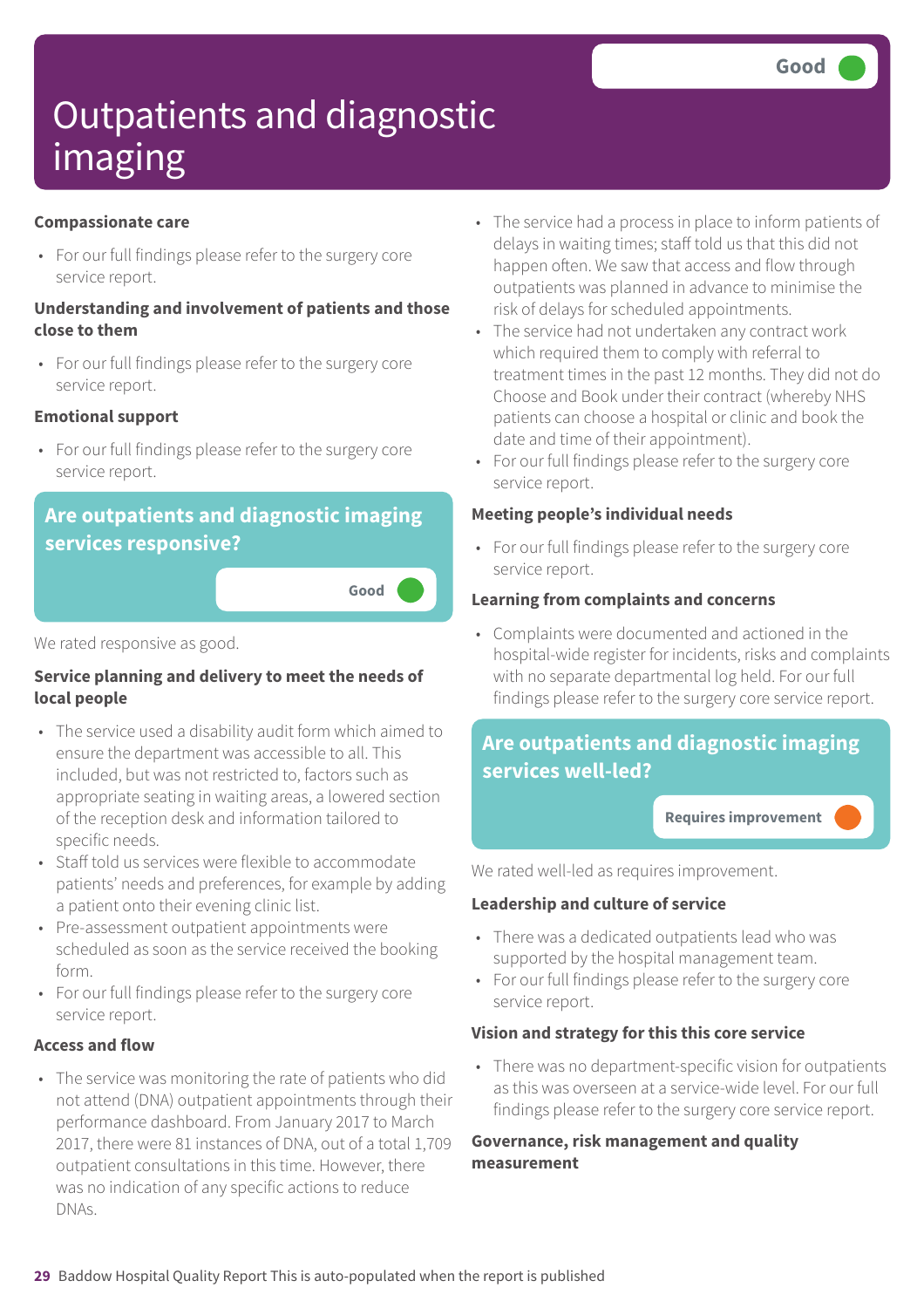• Governance, risk management and quality measurement were overseen at a hospital-wide level. For our full findings please refer to the surgery core service report.

#### **Public and staff engagement**

• For our full findings please refer to the surgery core service report.

#### **Innovation, improvement and sustainability**

- There were no specific examples of innovation within outpatients at a local level.
- For our full findings please refer to the surgery core service report.